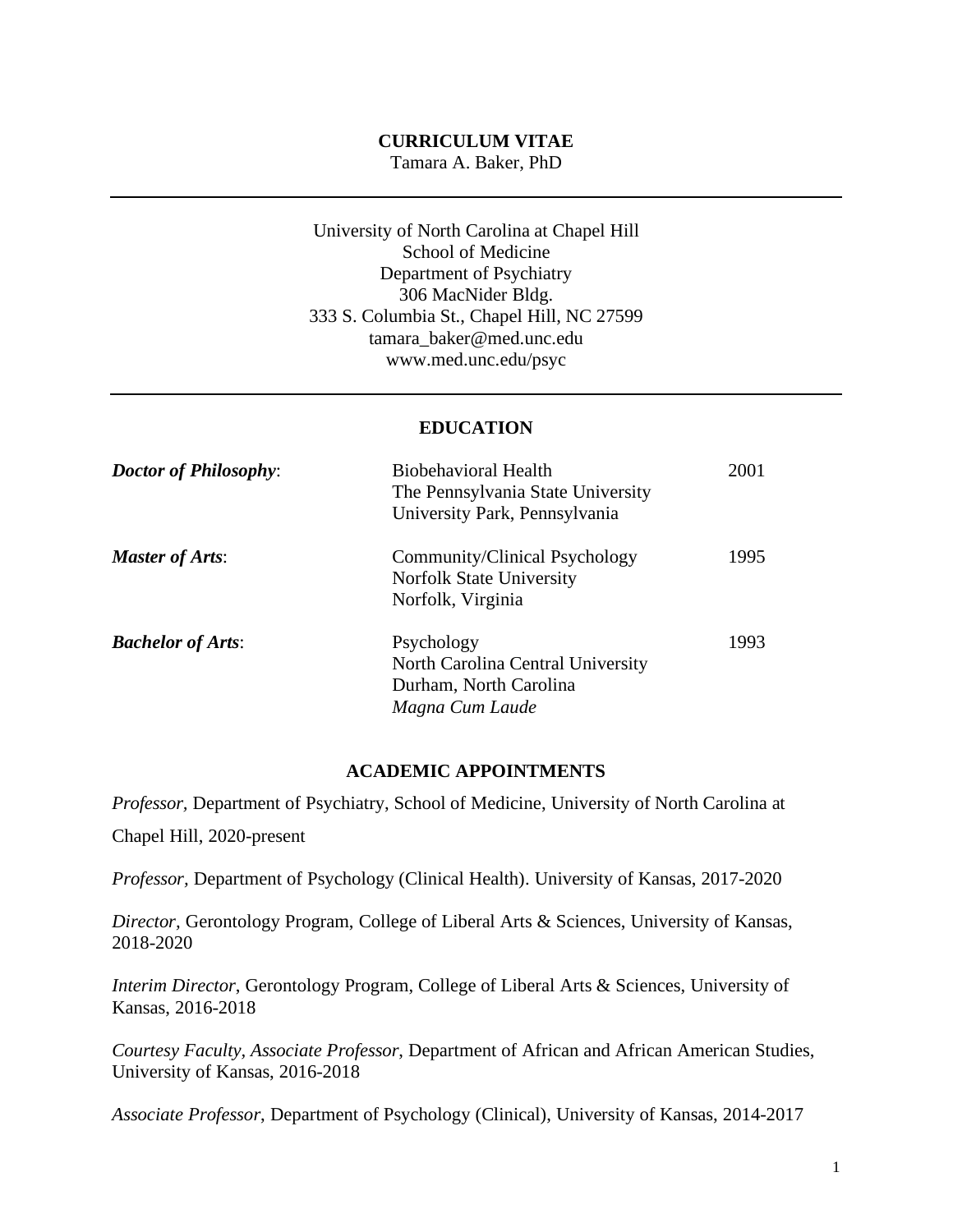*Courtesy Faculty, Associate Professor*, School of Aging Studies, University of South Florida, 2014-2019

*Associate Professor*, School of Aging Studies, University of South Florida, 2010-2014

*Assistant Professor*, School of Aging Studies, University of South Florida, 2004-2010

*Consulting Faculty*, Department of Women's Studies. University of South Florida, 2005-2007

*Assistant Project Coordinator*, Baltimore Study of Black Aging (BSBA), The Pennsylvania State University, 1997- 2001

#### **AWARDS, HONORS, AND FELLOWSHIPS**

*Minority Issues in Gerontology Committee's Outstanding Mentorship Award,* Gerontological Society of America, 2019

*Mayday Pain & Society Fellowship: Communicating Science & Improving Care Program, The* Mayday Fund, Washington, DC, 2019

*Integrated Arts Research Initiative Faculty Fellowship,* University of Kansas, 2019

*Senior Administrative Fellow*, University of Kansas, 2017-2018

*Graduate Research Consultant Award* (Research Methods, Psychology 200). Center for Undergraduate Research, University of Kansas, 2015

*Outstanding Undergraduate Teacher Award*, University of South Florida, 2010

*Fellow*, The Gerontological Society of America (GSA), Behavioral and Social Sciences Section, 2010

*Fellow,* Senior Service America, Inc. Gerontology Fellows Project, Baltimore, MD, Summer 2008

*Honorary Faculty Member,* Golden Key International Honor Society, 2005

*Fellow,* National Institute of Health's National Institute on Aging, Summer Institute on Aging Research, Summer 2004

*Kellogg Minority Health Disparities Scholars Award* (Harvard University) - Declined to accept CRECH Postdoctoral Fellowship, University of Michigan, 2003

*Honorable Mention for the Betty Jane Cleckley Minority Issues Research Award*, Gerontological Health Section of the 130th Annual Meeting of the American Public Health Association. Philadelphia, PA, 2002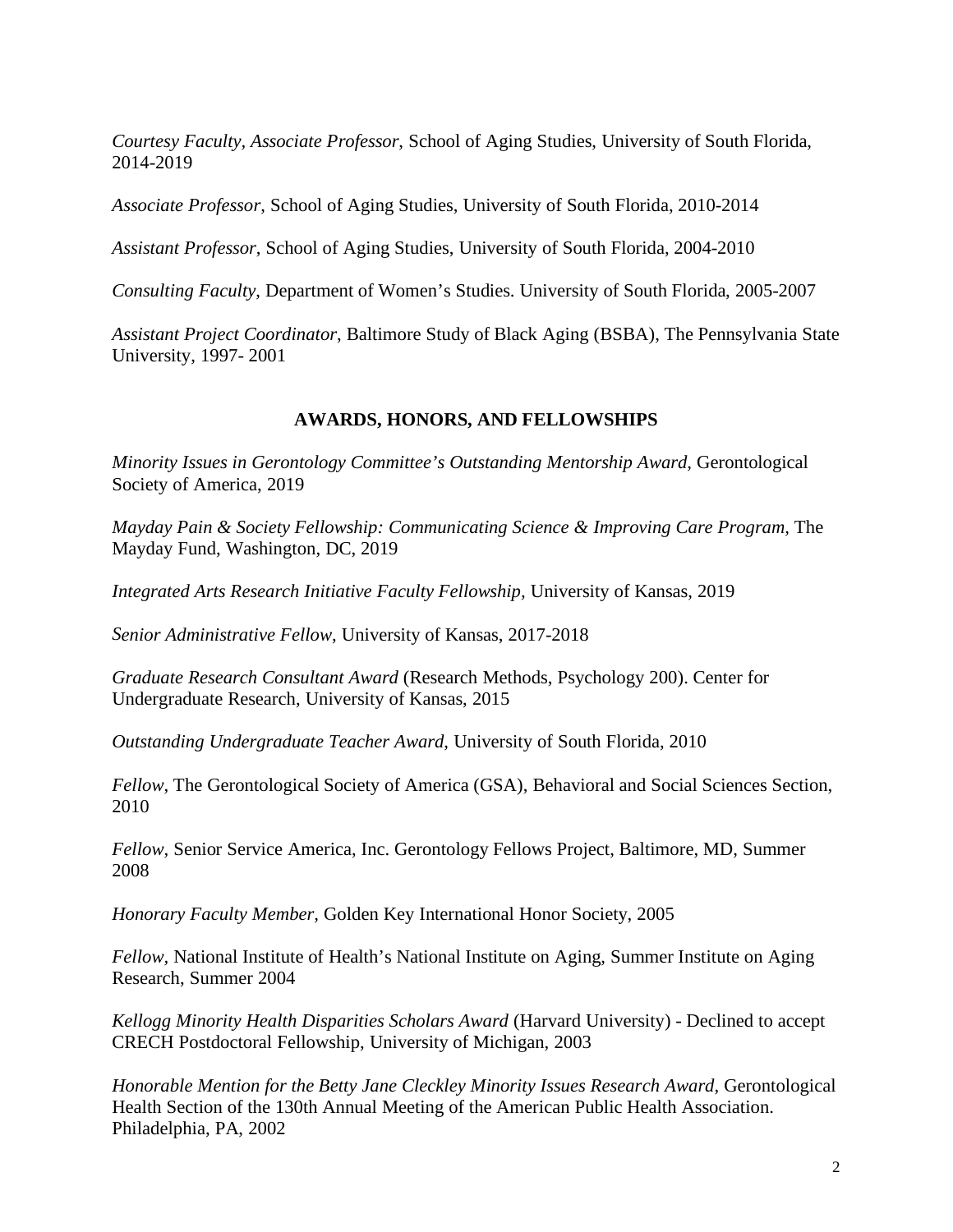*Postdoctoral Fellow,* Paul B. Cornely Postdoctoral Scholar, University of Michigan. School of Public Health, Center for Research on Ethnicity Culture, and Health, 2001 - 2004

*Fellow,* Gerontological Society of America's Doctoral Fellow, 1999

*Fellow*, National Institute on Aging Training (Predoctoral Fellow), The Pennsylvania State University, 1999-2001

National Institute on Aging; ACTIVE Project, Minority Supplement, The Pennsylvania State University, 1997-2000

*Invited Faculty*, 2<sup>nd</sup> Annual Summer Institute on Aging, American Psychological Association's Minority Fellowship Program, Summer 2000

*Psi Chi National Honor Society*, 1995

*Alpha Kappa Mu National Honor Society*, North Carolina Central University, 1991

*Minority Access to Research Careers Scholar (MARC Scholar)*, National Institutes of Health, North Carolina Central University, 1991-1993

## **PROFESSIONAL ACTIVITIES**

*Mentor,* National Mentoring Network for VHA Career Development Awardees in Health Services Research and Development (HSR&D), National Mentoring Network (MNET). 2016-present

*Invited Participant,* The University of Costa Rica and University of Kansas' Collaborative Faculty Seminar, Spring 2015

*Full Member,* University of Kansas Cancer Center's (KUCC) Cancer Control and Population Health Research Program. Lawrence, KS, Fall 2014- present

*Invited Participant*, Summer Research Institute for Behavioral Intervention Research, Johns Hopkins University, School of Nursing. Baltimore, MD, Summer 2012

*Collaborative Member,* Moffitt Cancer Center's Health Outcomes and Behavior Program, Tampa, FL, 2011- 2014

*Invited Participant –* Community-Based Participatory Research Training Institute. Sponsored by the Tampa Bay Cancer Community Network and H.E. Moffitt Cancer Center & Research Institute. Tampa, FL, 2007-2009

*Invited Participant -* Racial and ethnic disparities in pain treatment: Converting research to policy. Sponsored by the Center for Health Equity Research and Promotion (CHERP). Philadelphia, PA, Fall 2006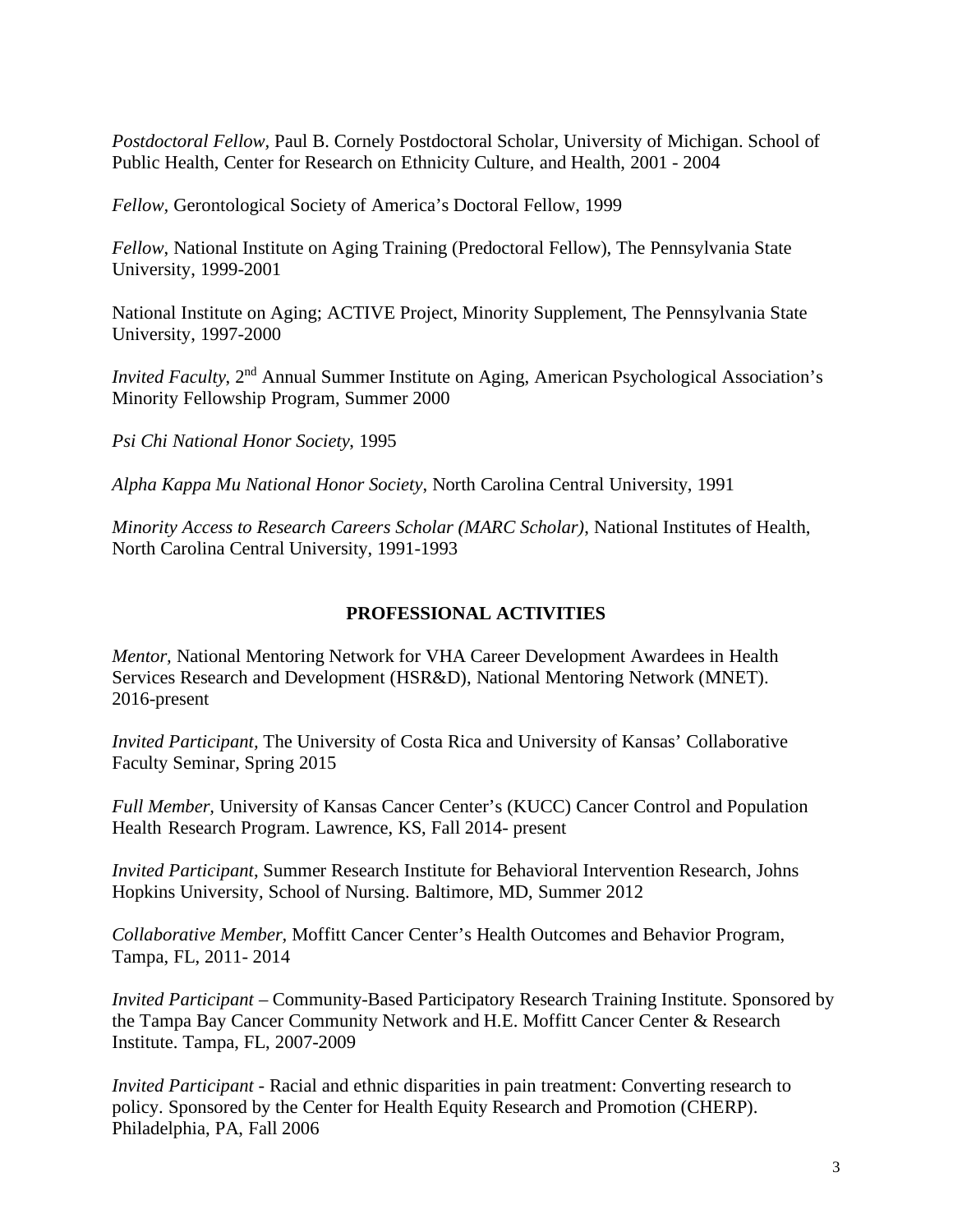*Invited Participant* - Summer Research Career Development Institute in Minority Health and Health Disparities. Graduate School of Public Health, Center for Minority Health, University of Pittsburgh. Pittsburgh, PA, Summer 2006

*Invited Faculty*, 2<sup>nd</sup> Annual Summer Institute on Aging. Sponsored by the American Psychological Association's Minority Fellowship Program, Summer 2000

## *Ad Hoc Journal Reviews*

Pain, Journal of Pain, Pain Medicine, Research on Aging, Journal of Rheumatology, Journal of Aging Research, Journal of Transcultural Nursing, Journal of Applied Gerontology, Journal of General Internal Medicine, Journal of the American Geriatrics Society, Cancer, The Gerontologist, Journals of Gerontology: Social Sciences, Journal of Aging and Health, Action Research, American Journal of Public Health, American Journal of Men's Health, Journal of the National Medical Association, Innovation in Aging, Archives of General Psychiatry, Psychology and Aging, Arthritis Care Research, Long Term Care Interface, Journal of African American Studies, Journal of Women's Health, Qualitative Health Research, Health Education Research, Women's Health Issues, Geriatric Nursing, Ethnicity & Disease, Gerontology and Geriatric Medicine

## *Ad Hoc Grant Reviews*

Ford Foundation Fellowship Programs (Psychology). National Academies of Sciences, Engineering, and Medicine, 2016-2019

National Institutes of Health, National Cancer Institute (NIH NCI); Omnibus: Cancer Management and Behavioral Review Panel, 2014

The University of Michigan's Health Systems Geriatrics Center Pilot grants program, 2006

The American Institute of Biological Sciences (US Army Medical Research and Material Command Peer Reviewed Medical Research Program), 2009

# **COMMITTEE AND ADMINISTRATIVE SERVICES**

### *Positions in Professional Organizations*

*Chair, Annual Scientific Meeting Workgroup,* Behavioral and Social Sciences (BSS) Section, The Gerontological Society of America (GSA), 2019-2020

*Vice-Chair,* Behavioral and Social Sciences (BSS) Section, The Gerontological Society of America (GSA), 2019-present

*Chair-Elect,* Behavioral and Social Sciences (BSS) Section, The Gerontological Society of America (GSA), 2018-2019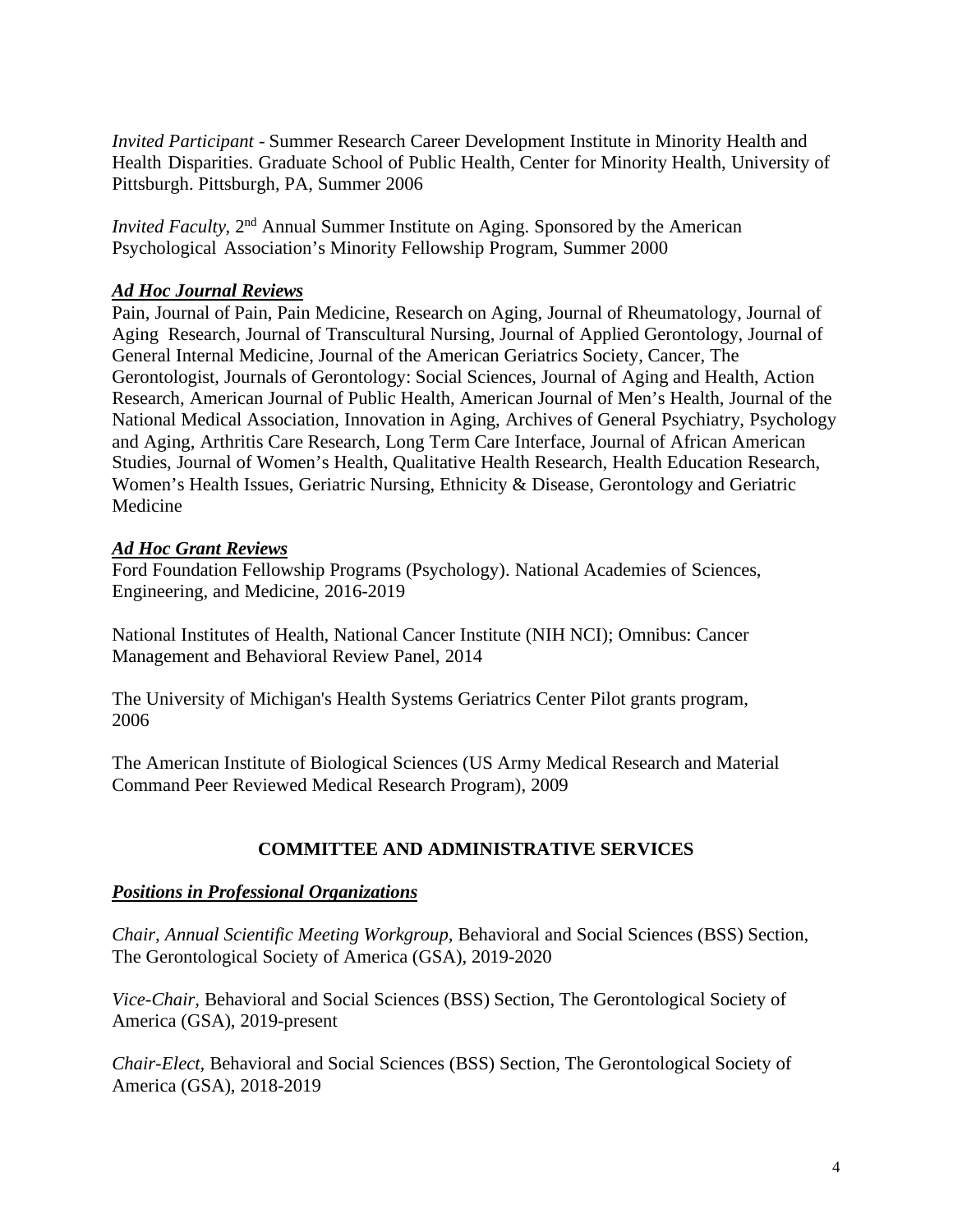*Chair, Annual Scientific Meeting Workgroup,* Behavioral and Social Sciences (BSS) Section, The Gerontological Society of America (GSA), 2018-2019 *Secretary,* The Gerontological Society of America (GSA), 2014-2017

*Chair,* The Gerontological Society of America's Task Force on Minority Issues in Gerontology, 2009-2013

*Committee Member,* The Gerontological Society of America's Membership Committee, 2010- 2012

*Member-at-Large,* The American Pain Society's Pain and Disparities Special Interest Group, 2007-2009; 2013-2015

*Secretary,* The American Pain Society's Pain and Disparities Special Interest Group, 2005- 2007

*Senior Student Representative*, Behavioral and Social Sciences Section, The Gerontological Society of America, 2002–2003

*Junior Student Representative*, Behavioral and Social Sciences Section, The Gerontological Society of America, 2001–2002

*Secretary*, Student Organization, The Gerontological Society of America, 2000–2001

### *Professional Administrative Services*

*Member, The Journals of Gerontology, Series B Social Sciences*, Editor-in-Chief Search Workgroup, Gerontological Society of America, 2020

*National Advisory Panel,* Michigan Center for Urban African American Aging Research (MCUAAAR), Spring 2019-present

*External Advisory Committee*, Pain Research and Intervention Center of Excellence (PRICE), University of Florida, Spring 2019-present

*Guest Lead Editor,* Gerontology and Geriatric Medicine (Sage Publishing), Special Issue on Aging and Diverse Race and Ethnic Populations, 2017-2019

*Editorial Board,* Innovation in Aging (Oxford), 2017-present

*Editor Emeritus*, Gerontology and Geriatric Medicine, 2017-present

*Editor-in-Chief,* Ethnicity and Health (Taylor & Francis), 2016-present

*Managing Editor,* Ethnicity and Health (Taylor & Francis), 2015-2016

*Appointed Reviewer*, VA Health Services Research and Development (HSR&D) Scientific Merit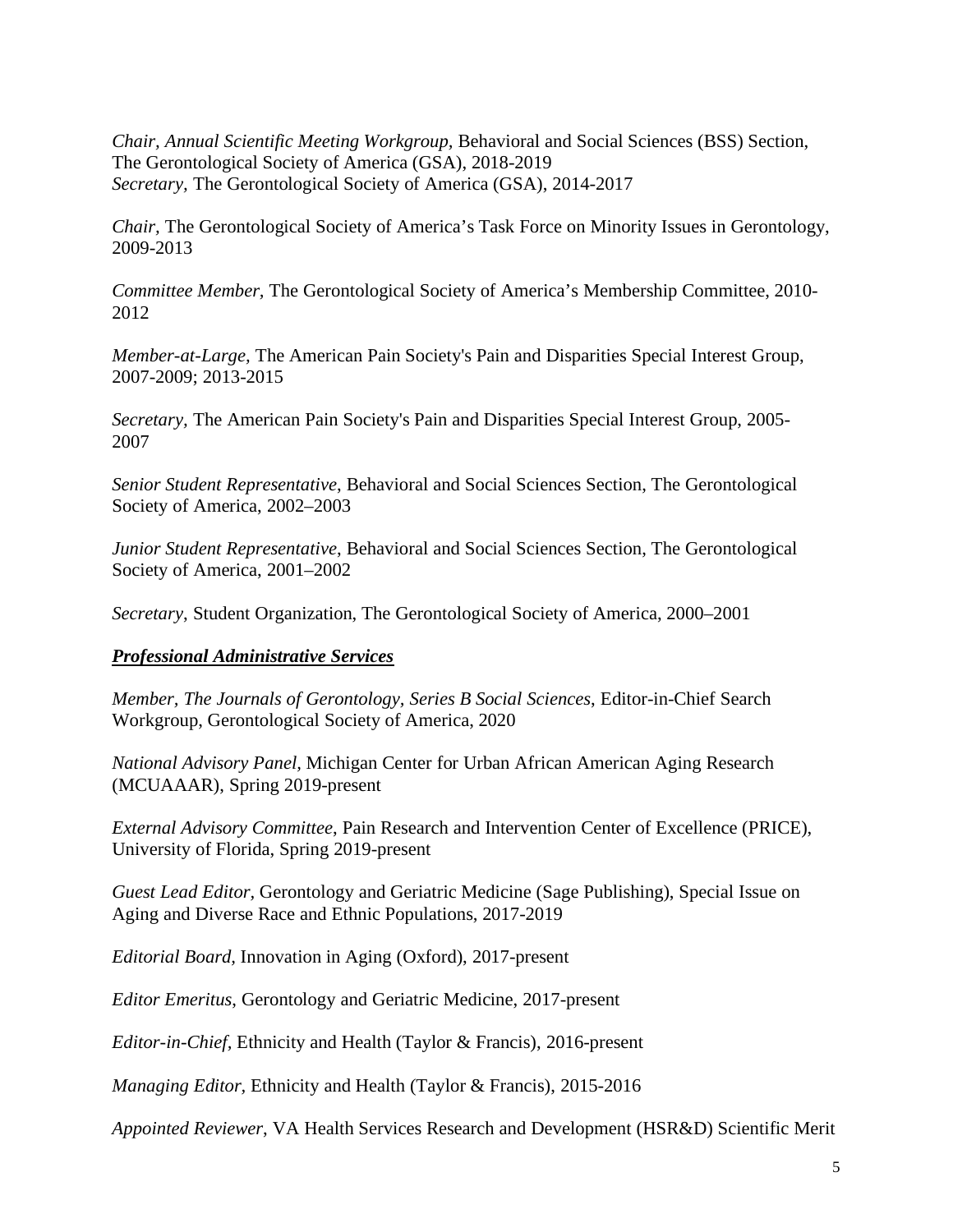Review Board, Appointed Fall 2016-2018

*Guest Co-Editor,* Actualidades en Psicología, Special Issue (Health Psychology), Spring 2016

*National Coordinating Center Advisory Board,* Resource Centers for Minority Aging Research (RCMAR), Spring 2015-present

*Editor,* Gerontology and Geriatric Medicine (Sage Publishing), Fall 2014-2017

*Editorial Board,* The Journals of Gerontology: Series B (Social Sciences) (Oxford), 2014-present

*Editorial Board,* The Gerontologist (Oxford), Spring 2011-2015

*Executive Board,* Senior Service America, Inc. (SSAI), Spring 2015-2019

*National External Advisory Board*- Cornell-Columbia Roybal Center (Translational Research Institute on Pain in Later Life-TRIPLL), 2010-present

*Advisory Council Member,* West Central Florida Area Agency on Aging. Representing Hillsborough County, 2006-2009

# *Institutional Service*

*University Committee on Sabbatical Leave (UCSL),* University of Kansas, 2017-2020

*Reviewer,* Undergraduate Research Award Competition, University of Kansas, 2014

*Committee Member,* Search committee for College of Behavioral and Community Science's Dean. University of South Florida, 2012

*Faculty Mentor,* Kiaraliz Castro, University of South Florida's/ Moffitt Cancer Center, Center of Equal Health, Project INSPIRE program, 2011

*Committee Member,* University of South Florida's Tampa Committee on Faculty Issues, 2010- 2013

*Committee Member,* University of South Florida's Search committee for College of Behavioral and Community Science's Associate Dean for Research, 2009-2010

*Committee Member,* University of South Florida's Planning Committee for the College of Behavioral and Community Science's Undergraduate Research Certificate, Fall 2009-Fall 2010

*Committee Member,* University of South Florida, College of Arts and Sciences, Faculty Development Committee, 2005-2007

*Advisory Committee,* The Diversity Advisory Group. University of South Florida-Polytechnic, 2005-2007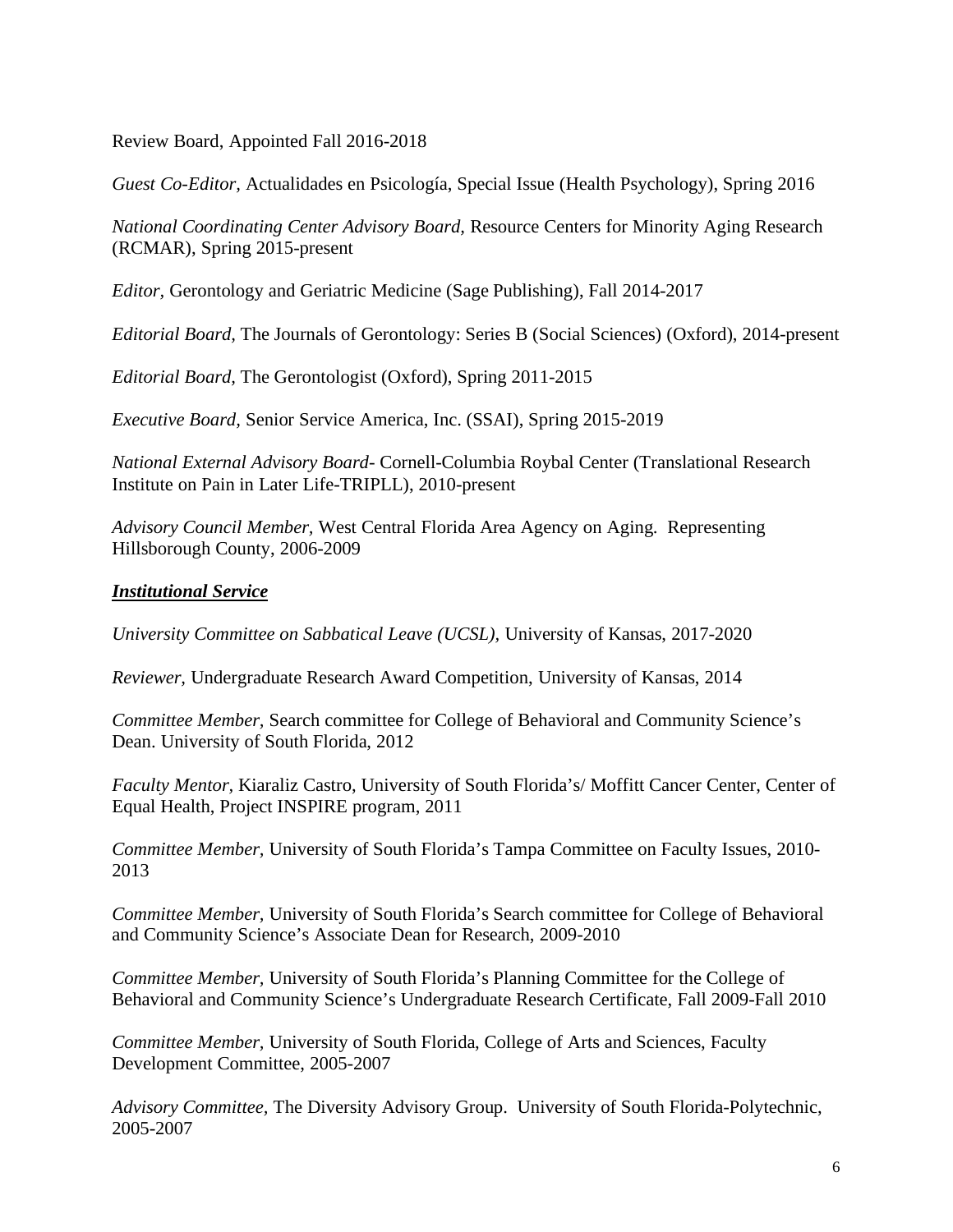*Co-Founder/Chair,* Interdisciplinary Coalition for Arthritis Research Excellence (ICARE), 2005- 2008

## *Institutional Student Committees/Resarch Advisor/Mentor*

*Faculty Mentor/Advisor,* Kiara Clark, McNair Scholars Program, University of Kansas, Spring 2019-present

*Faculty Mentor, College of Liberal Arts & Sciences' Mentoring Program, Esther Mungana,* University of Kansas, Spring 2017

*Faculty Mentor/Advisor*, Destiny Coleman, McNair Scholars Program, University of Kansas, Spring 2016-2017

*Faculty Mentor/Advisor*, Ian Turnbow, McNair Scholars Program, University of Kansas, Spring 2015

*Faculty Mentor/Advisor*, Mike Miller, McNair Scholars Program, University of Kansas, Spring 2015

## *Departmental Service*

*Committee Member,* University of Kansas, Department of Psychology, Tenure & Promotion, 2017

*Committee Member,* University of Kansas, Department of Psychology, Faculty Evaluations Committee, Spring 2016

*Committee Member,* University of Kansas, Department of Psychology, Graduate Admissions Committee (Clinical/Clinical Health), 2015-2016

*Faculty Advisor,* University of Kansas, Psychology Program's Diversity Committee, Department of Psychology, 2015-present

*Enrollment Sub-Committee,* University of South Florida, School of Aging Studies, 2005-2006

*Search Committee,* University of South Florida, School of Aging Studies, 2006 and 2007

### *Departmental Student Committees/Research Advisor/Mentor*

*Committee Chair/Graduate Advisor,* Philip Huang, University of Kansas, Psychology, 2019- 2020

*Undergraduate Student Research Mentor,* Cody Ptacek, University of Kansas, 2018-2019 *Undergraduate Student Research Mentor,* Karla Ramos, University of Kansas, 2019 *Undergraduate Student Research Mentor,* Zoe Theobald, University of Kansas, 2019-2020 *Undergraduate Student Research Mentor,* Jennifer Hendricks, University of Kansas, 2018- 2019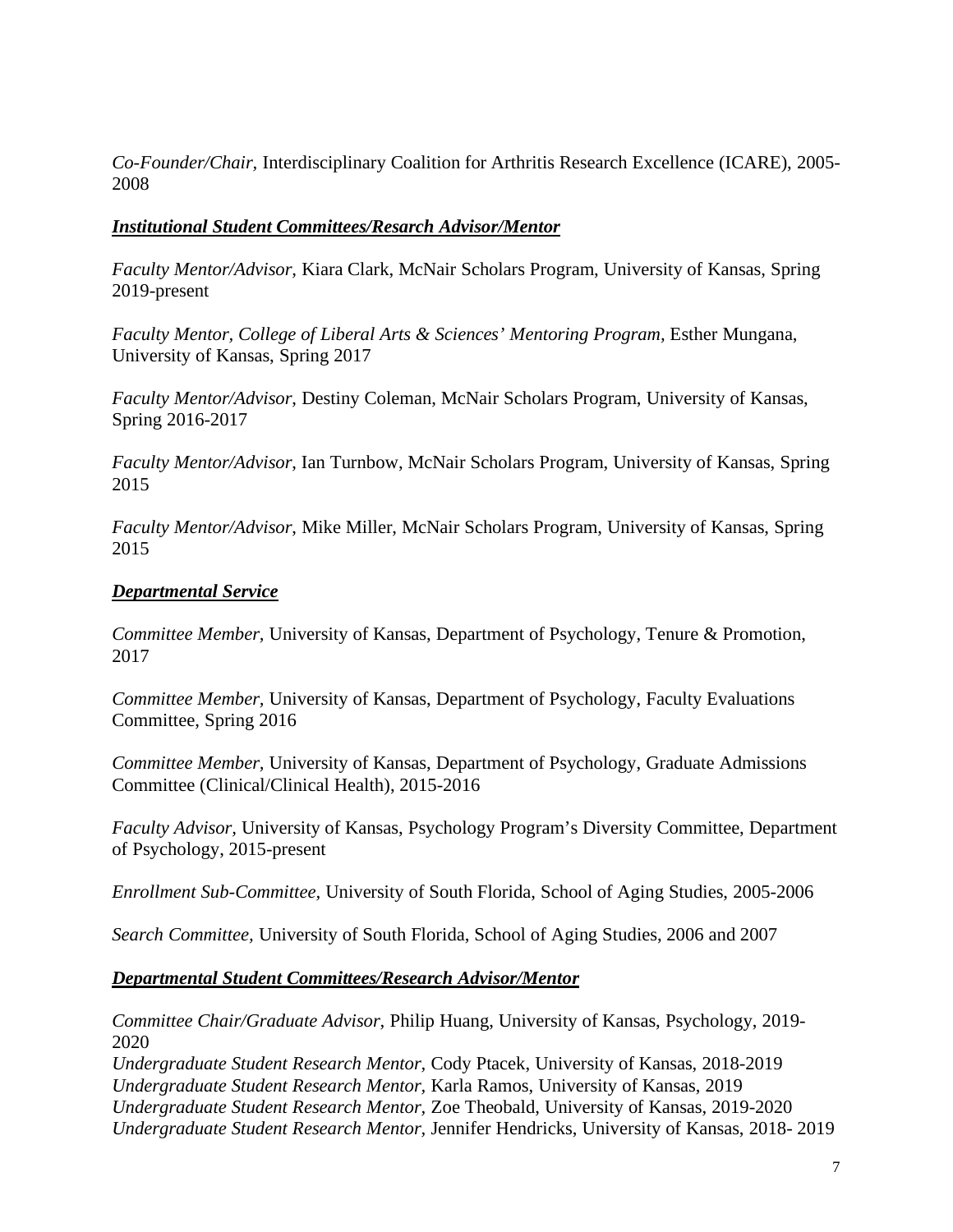*Advising Committee*, Alexis Exum, University of Kansas, Spring 2019 *Committee Chair/Graduate Advisor,* Ilana Engel, University of Kansas, Psychology, 2018-2020 *Committee Chair/Graduate Advisor,* Kasturi Banerjee, University of Kansas, Psychology, 2018- 2020 *Master's Committee,* Alexandra Laffer, University of Kansas, Psychology, 2018-2020 *Dissertation Committee,* Edward Liebman, University of Kansas, Psychology, 2018-2019 *Committee Chair/Graduate Advisor,* Darlingtina Atakere, University of Kansas, Psychology, 2015-2019 *Committee Chair/Graduate Advisor,* Jacquelyn Minahan, University of Kansas, Psychology, 2015-2020 *External Faculty Committee Member Dissertation Committee,* Elizabeth O'Neill, University of Kansas, School of Social Welfare, 2016-2018 *Committee Chair/Graduate Advisor,* Araba Koufie, University of Kansas, Psychology, 2016- 2020 *Dissertation Committee,* Natasia Adams, University of Kansas, 2016-2019 *Dissertation Committee,* Alison Calkins, University of Kansas, 2016-2017 *Advising Committee*, Kendall Kohnle, University of Kansas, 2016 *Dissertation Committee,* Ron Freche, University of Kansas, Psychology, 2016-2017 *Dissertation Committee*, Nicole Kramer, University of Kansas, 2016-2017 *Dissertation Committee*, Nichol Castro, University of Kansas, 2017 *Committee*, Kate Esterline, University of Kansas, 2016-2017 *Master's Thesis Committee,* Lauren Boddy, University of Kansas, 2016 *Undergraduate Student Research Advisor,* Riley Hess, University of Kansas, 2015- 2017 *Undergraduate Student Research Mentor,* Skylar Johnson, University of Kansas, 2014-2015 *Undergraduate Student Research Advisor,* Lamont McCray-King, University of Kansas, 2014- 2015 *Undergraduate Student Research Advisor,* Laura Nordhem, University of Kansas, 2015-2016 *Undergraduate Student Research Mentor,* Timothy Smith, University of Kansas, 2015-2016 *Undergraduate Student Research Mentor,* Carson Newton, University of Kansas, 2014-2015 *Undergraduate Student Research Mentor,* LeFonzo Wesley, University of Kansas, 2014-2015 *Undergraduate Student Research Mentor,* Paige Whiteside, University of Kansas, 2014-2016 *Undergraduate Student Research Mentor,* Brylan Donaldson, University of Kansas, 2014-2015 *Undergraduate Student Research Mentor,* Victoria Everidge, University of Kansas, 2014-2015 *Master's Thesis Committee,* Adijat Mustapha, University of Kansas, 2015 *Advising Committee,* Taylor Rigby, University of Kansas, Psychology, 2015 *Dissertation Committee,* Catheryn Koss, University of Kansas, Gerontology, 2018 *Dissertation Committee,* Han-Sol Kim, University of Kansas, Gerontology, 2014-2020 *Master's Thesis Committee,* Aili Breda, University of Kansas, Psychology, 2014 *Advising Committee,* Darelle Duym, University of Kansas, Psychology, 2014 *Dissertation Committee,* Valerie, Scheller, University of Kansas, Psychology, 2014 *Dissertation Committee,* Eddie Wright, University of Kansas, Psychology, 2014 *Dissertation Committee,* Michelle Tsai, University of Kansas, Psychology, 2014-2016 *Dissertation Committee,* Bernice Lopez, University of South Florida, Applied Anthropology, 2014-2019 *Dissertation Committee,* Chantelle Sharpe, University of South Florida, School of Aging Studies, 2014-2017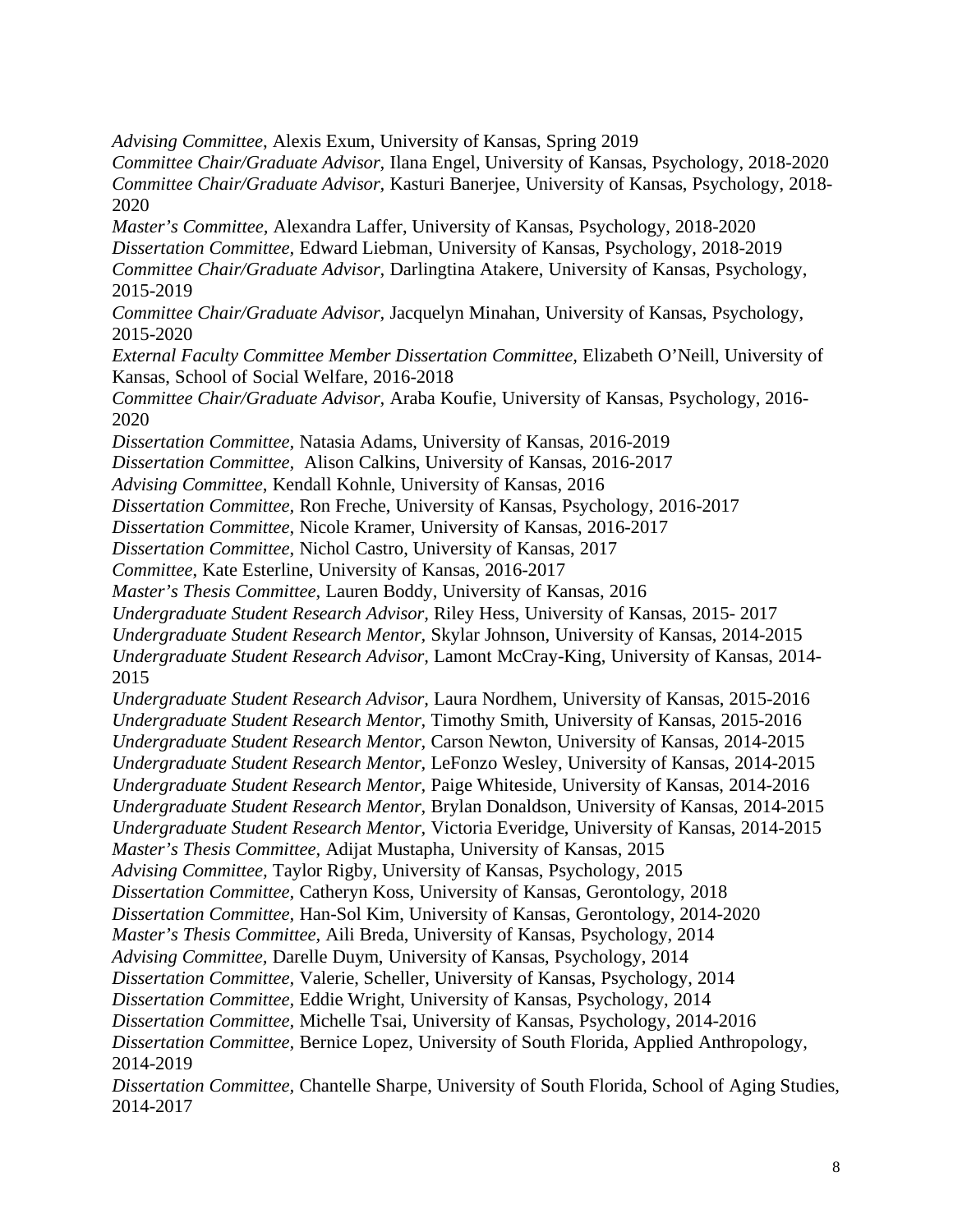*Dissertation Committee Co-Chair,* Roslyn Roker, University of South Florida, School of Aging Studies, 2012-2018 *Honors Thesis Director,* Courtney Wells, University of South Florida Honors College, 2011- 2012 *Dissertation Committee Chair,* Jessica Krok, University of South Florida, School of Aging Studies, 2009-2012 *Dissertation Committee,* Lindsay Bratsman, University of South Florida, School of Aging Studies, 2008 *Dissertation Committee,* Karon Phillips, University of South Florida, School of Aging Studies, 2007- 2009 *Dissertation Committee,* Chivon Mingo, University of South Florida, School of Aging Studies, 2006-2011 *Postdoctoral Research Advisor/Mentor,* Deepti Canchi, MD, Cancer Pain Lab, University of South Florida, 2009-2011 *Graduate Research Advisor,* Elizabeth Vongxaiburana; University of South Florida, 2009-2010 *Dissertation Committee,* Elizabeth Bergman, University of South Florida, School of Aging Studies, 2006-2008

### *Professional Affiliations*

*Member,* Gerontological Society of America, 1997-1998, 2000-present *Member,* American Psychosocial Oncology Society, 2010-2013 *Member,* American Pain Society, 2002-2014 *Member,* Society of Behavioral Medicine, 2001-2002, 2006-2007, 2011-2013 *Member,* American Public Health Association, 2002-2006

# *Courses Taught*

Social Determinants of Health and Aging; Psychology of Aging; Introduction to Gerontology; Minority Aging; Race, Ethnicity & Aging; Health, Ethnicity & Aging; Physical Changes and Aging; Research Methods in Psychology

# **COMMUNITY SERVICE**

*Committee Member,* Senior Resource Center, Senior Summits Planning Committee. Lawrence, KS, 2017

*Committee Member*, Douglas County Coalition on Aging, Lawrence, KS

*Invited speaker,* University of South Florida, Senior Wellness Program, Coping with Chronic Pain. Tampa, FL, 2009

*Invited Speaker,* Seniors in Service of Tampa Bay Inc. Tampa, FL, Summer 2006

*Facilitator,* Whitehouse Conference on Aging, University Area Site, Pre-conference Community Forum on Aging, Tampa, FL, 2005

# **GRANTS**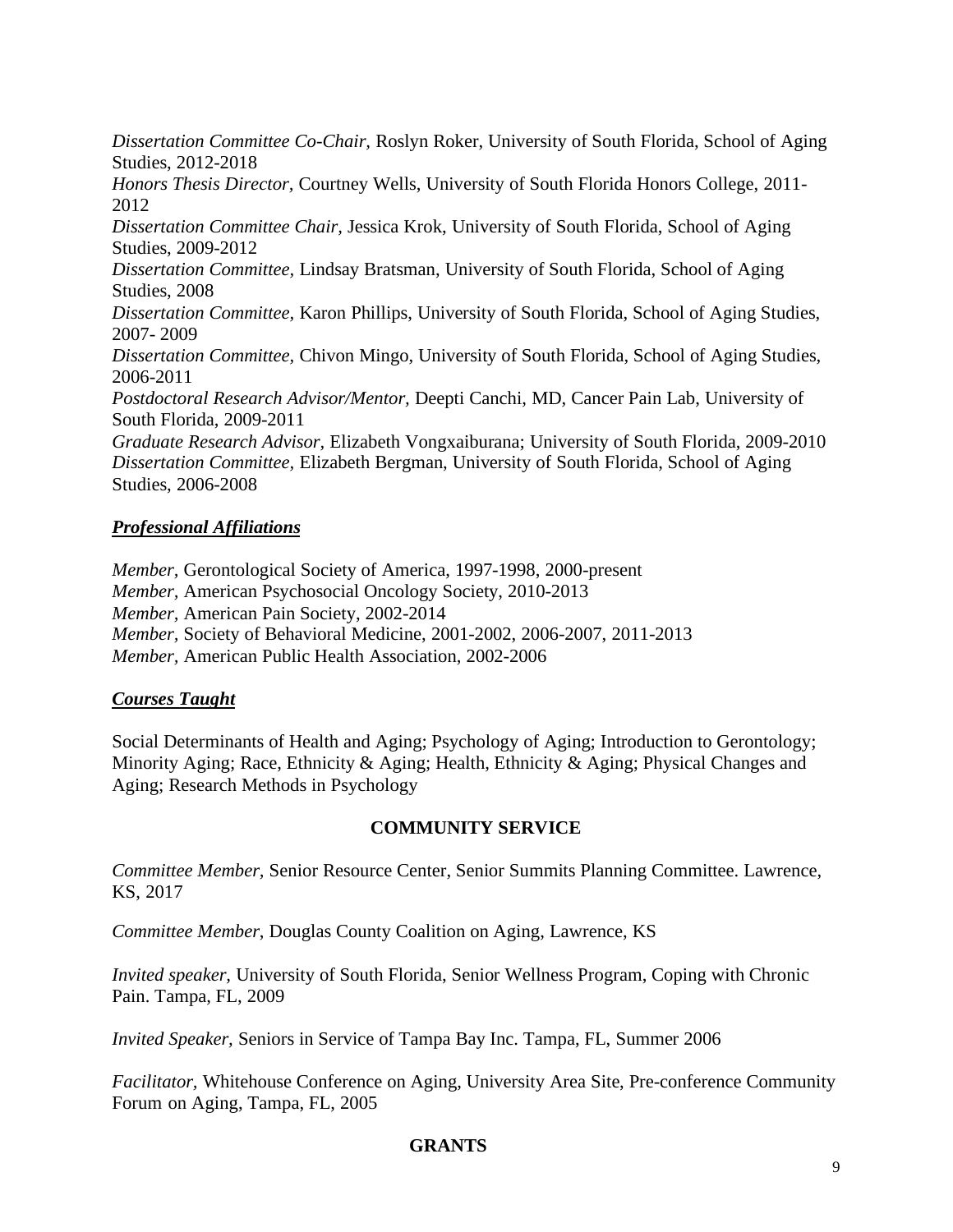# *Grants (funded)*

Goodin, B., Trost, Z., Ness, T., Redden, D., & **Baker, T.A.** National Institutes of Health, Behavioral Medicine, Interventions and Outcomes. *Racial differences in chronic low back pain* (R01); 2017; Role: Co-Investigator

**Baker, T.A**. & Koss, C.S., Brochard Foundation Center on Law & Aging; *Identifying the Social Determinants of Disparities in Advance Care Planning between White and African-American Older Adults*, \$18,500; January 2016; Role: PI; Refereed/Competitive

Mingo, A. & **Baker, T.A.** Michigan Center for Urban African American Aging Research; *The Chronic Disease Self-Management Program Utilization among older community-dwelling African Americans in the Atlanta Region* (Mingo, PI); \$20,000; Spring 2014-Fall 2014; Role: Co-Investigator/Mentor; Refereed/Competitive

**Baker, T.A.** K01CA131722; National Cancer Institute; *Psycho-Sociocultural factors influencing cancer pain management in elderly adults;* 9/09-8/14; \$705,143; Role: PI; Refereed/Competitive

**Baker, T.A.,** Kansas University Medical Center Research Institute; Frontiers: The Heartland Institute for Clinical and Translational Research. *The context of social determinants on disparities, disease management, and health behaviors and outcomes among Black males*; \$20,000; 2015-2016; Role: PI; Refereed/Competitive

Vallerand, A., RO1 CA149432-01A1; National Cancer Institute. *Improving functional status in African Americans with cancer pain.* 4/1/11-3/31/14; \$1,000,078; Role: Consultant; Refereed/Competitive

Salmon, J.R., Chiriboga, D., **Baker, T.A.,** Dunlop, B., Jang, Y., Kim, G., Zayac, H. Administration on Aging (#90AM2750). University of South Florida, Florida Policy Exchange Center on Aging and School of Aging Studies. *Florida's Minority Elders: An assessment of physical and mental health service needs;* 2004-2007; Role: Investigator; Refereed/Competitive

**Baker, T.A.,** & Hyer, K. The University of South Florida, College of Arts and Sciences, Faculty Research & Development. *Examining knowledge and attitudes of pain symptom patterns among elderly nursing home residents and staff*; \$1,000; 2007-2008; Role: PI; Refereed/Competitive

**Baker, T.A.,** & Hyer, K., Dobbs, D. The University of South Florida, College of Arts and Sciences, Faculty Research & Development. *Pilot Study of Coping Skills Training to Improve Quality of Life for Nursing Home Residents with Pain*; \$1,000; 2007-2008; Role: Investigator; Refereed/Competitive

**Baker, T.A.** National Institute of Arthritis and Musculoskeletal and Skin Disorders; Minority Supplement; *Ethnic Differences in the Management in Osteoarthritis*; University of Pittsburgh and University of South Florida; \$48,108; 2005-2006; Role: PI; Refereed/Competitive

**Baker, T.A.,** Michigan Center for Urban African American Aging Research; *Assessing the Mediating Effects of Chronic Pain and Depression in Older African Americans*; \$20,000; 2002- 2004; Role: PI; Refereed/Competitive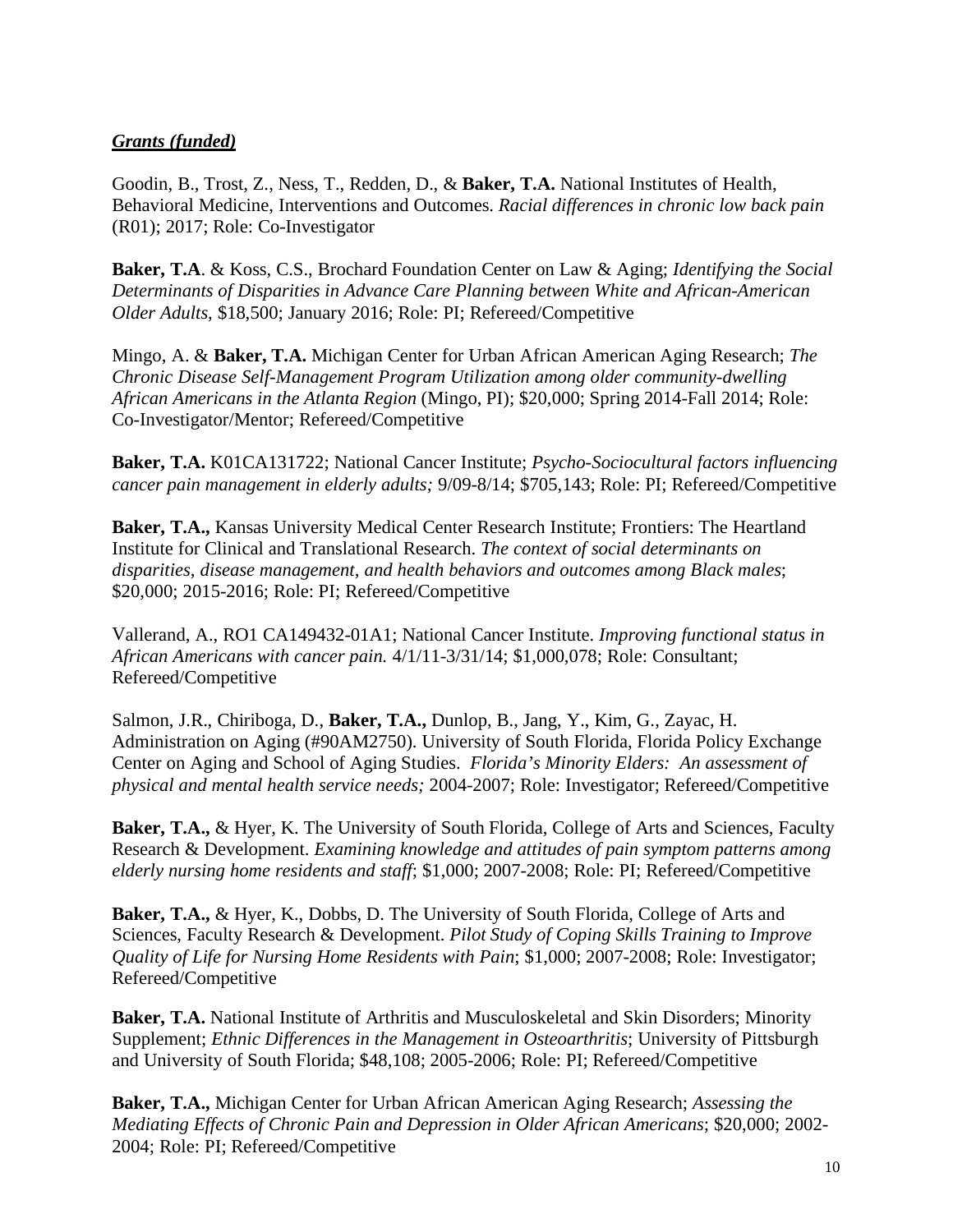**Baker, T.A.,** National Institute on Aging. *Psychological & Physical Health in Arthritic Blacks*. (1R03 AG17662-01); 1999-2001; Role: PI; Refereed/Competitive

**Baker, T.A.** National Institute on Aging; ACTIVE Project; Minority Supplement; The Pennsylvania State University, 1997-2000; Role: PI; Refereed/Competitive

## *Proposals submitted, not funded*

Hughes, M.C. & **Baker, T.A.**, Brochard Foundation Center on Law & Aging; *Examining Physical Activity Behavior Among Black Older Workers*; Role: Co-Investigator; Refereed/Competitive

Mingo, C.A., & **Baker, T.A.,** *Empowering Older Adults and Adults with Disabilities through Chronic Disease Self-Management Education Programs*; 2018; Role: Co-Investigator; Refereed/Competitive

Lumpkins, C., & **Baker, T.A.** National Institutes of Health; National Cancer Institute (NCI); *A Gender-Centered and Multi-level Approach to Improve CRC Health Literacy Among African American Men*. (R21); 2016; Role: Co-Investigator; Refereed/Competitive

Lumpkins, C., & **Baker, T.A.** University of Kansas Cancer Center. *CRC Literacy Among African American Patients- An assessment of the AACL and NVS.* 2015**;** Role: Co-Investigator; Refereed/Competitive

**Baker, T.A.** University of Kansas, General Research Fund. *Contextual patterning of Black male college students adjustment and well-being through social determinants of health*; 2015; Role: PI; Refereed/Competitive

Dobbs, D., **Baker, T.A.,** Brown, L., Hongdao, M., Mayo, K…Christner, T. Patient-Centered Outcomes Research Institute (PCORI). *Advance care planning education for patients with end stage renal disease*; 2013; Role: Investigator; Refereed/Competitive

**Baker, T.A.** & McIlvane, J. M. National Institute on Aging. *Explaining racial/ethnic arthritis disparities in older adults* (R21); 2010; Role: PI; Refereed/Competitive

**Baker, T.A.** Established Researcher Grant, *Psychosocial and cultural factors impacting cancer pain management among older Blacks and Whites.* University of South Florida, 2009; Role: PI; Refereed/Competitive

### **PUBLICATIONS**

### *Peer reviewed journal articles*

Hughes, M.C., **Baker, T.A.,** Kim, H. (in press). Disparities in health behavior risks among employed and unemployed Black and White older adults. *Journal of Health Disparities Research and Practice.*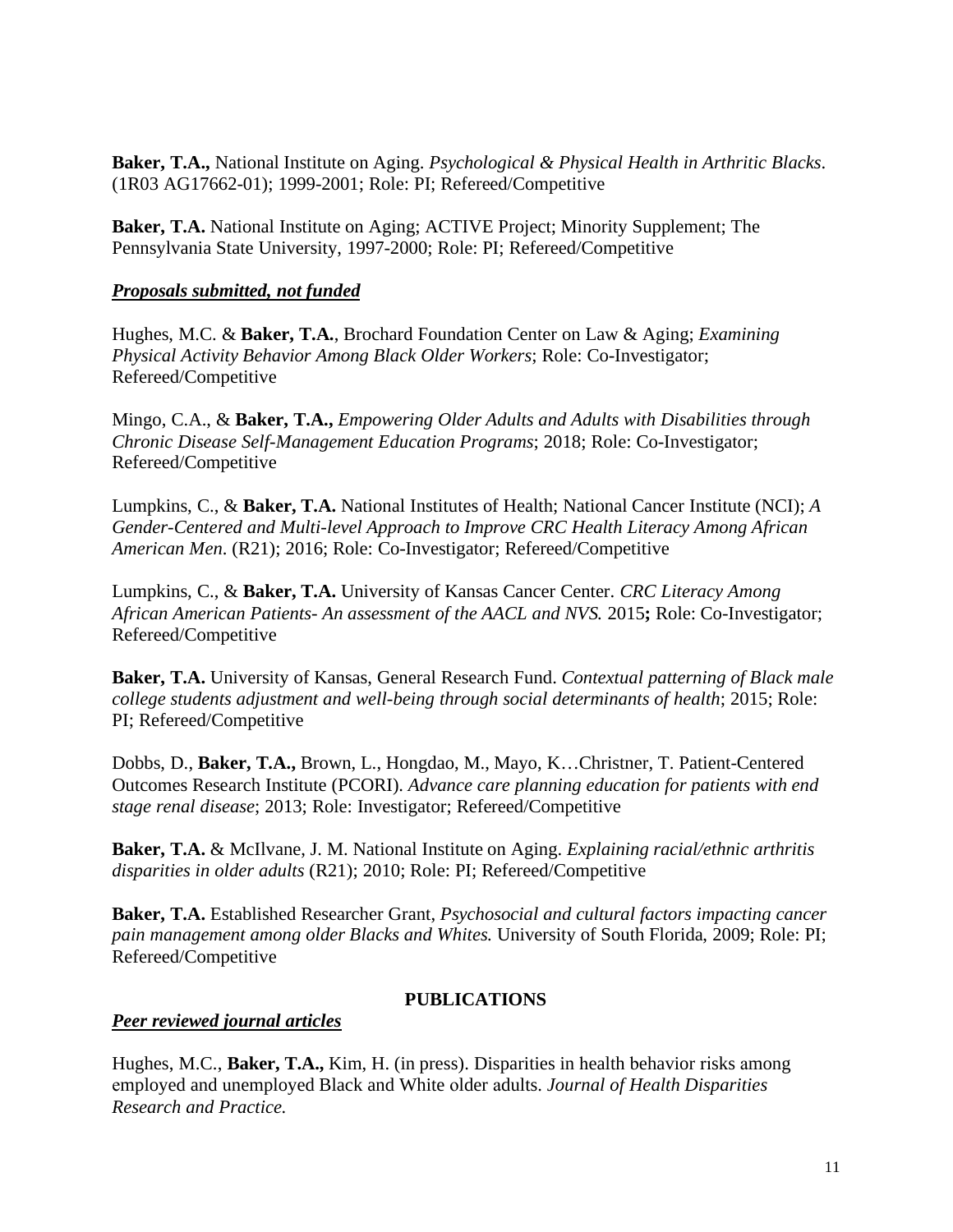Booker, S.Q., **Baker, T.A.**, Esiaka, D., Minahan, J.A., Engel, I.J., Banerjee, K., & Poitevein, M. (revise & resubmit). Advancing pain (disparities) research: Acknowledging the past while paving the way for the future.

Sardina, A., Gamaldo, A.A., Andel, R., Johnson, S., **Baker, T.A.**, McEvoy, C.,…Zonderman, A.B. (under review). Cross-sectional examination of musculoskeletal pain and physical function in a racially and socioeconomically diverse sample of adults

Mingo, C.A., McIlvane, J. M., **Baker, T. A**., Johnson-Lawrence, V., & Thorpe, R. J. (revise & resubmit). Pain and functional impairment in women with osteoarthritis: An Exploration of racial disparities.

\* Song, C., Marshall, G.L., Virtue, A. & **Baker, T.A.** (under review). Examining the Association of Pain and Financial Hardship: Racial Differences among Older Men in the U.S.

Mingo, C.M., & **Baker, T.A.** (under review). Chronic Disease Self-Management Program: The Importance of Intervention Delivery Modality among Aging African Americans.

Brooks, A. K., **Baker, T.,** & Mingo, C.A., (2019, October 18). Embracing diversity and culture in an aging society. Retrieved from [https://journalsblog.sagepub.com/blog/oa/guest/health-and](https://journalsblog.sagepub.com/blog/oa/guest/health-and-nursing/embracing-diversity-and-culture-in-an-aging-society)[nursing/embracing-diversity-and-culture-in-an-aging-society](https://journalsblog.sagepub.com/blog/oa/guest/health-and-nursing/embracing-diversity-and-culture-in-an-aging-society)

**Baker, T.A.**, Vasquez, E., & Minahan, J.A. (2019). Variability of pain outcomes and physical activity among a diverse sample of older men: Is it more than just race? *Gerontology and Geriatric Medicine*. [doi.org/10.1177/2333721419878587](https://doi.org/10.1177%2F2333721419878587)

Hughes, M.C., **Baker, T.A.,** Kim, H., & Valdes, E.G. (2019). Health behaviors and related disparities of insured adults with a health care provider in the United States, 2015-2016. *Preventive Medicine, 120*, 42-49. doi.org/10.1016/j.ypmed.2019.01.004

\* Atakere, K.D. & **Baker, T.A.** (2018). Early cancer detection behaviors among Black males. *Journal of Men's Health, 14*(3), *(Epublished ahead of print).* [doi.org/10.22374/1875-6859.14.3.4](https://doi.org/10.22374/1875-6859.14.3.4)

Krok-Schoen, J.L., Brasky, T.M., Hunt, R.P., Rohan, T.E., **Baker, T.A**., Li, W… Neuhouser, M.L. (2018). Long-chain omega-3 fatty acid intake and arthritis risk in the Women's Health Initiative. *Journal of the Academy of Nutrition and Dietetics, 118*(11), 2057-2069. doi: 10.1016/j.jand.2018.04.005

Marshall, G.L., **Baker, T.A.**, Song, C., & Miller, D. (2018). Pain and financial hardship among older men: Examining the buffering effect of medicare insurance coverage. *Journal of Men's Health, 12*5), 1439-1449. doi: 10.1177/1557988318765921

**Baker, T.A.**, Clay, O.J., Johnson-Lawrence, V., Minahan, J.A., Mingo, C.A., Thorpe, R.J., Crowe, M.G., Ovalle, F. (2017). Association of multiple chronic conditions and pain among older Black and White adults. *BMC Geriatrics.* doi: 10.1186/s12877-017-6652-8

Koss, C.S. & **Baker, T.A.,** (2017). A Question of Trust: Does Mistrust or Perceived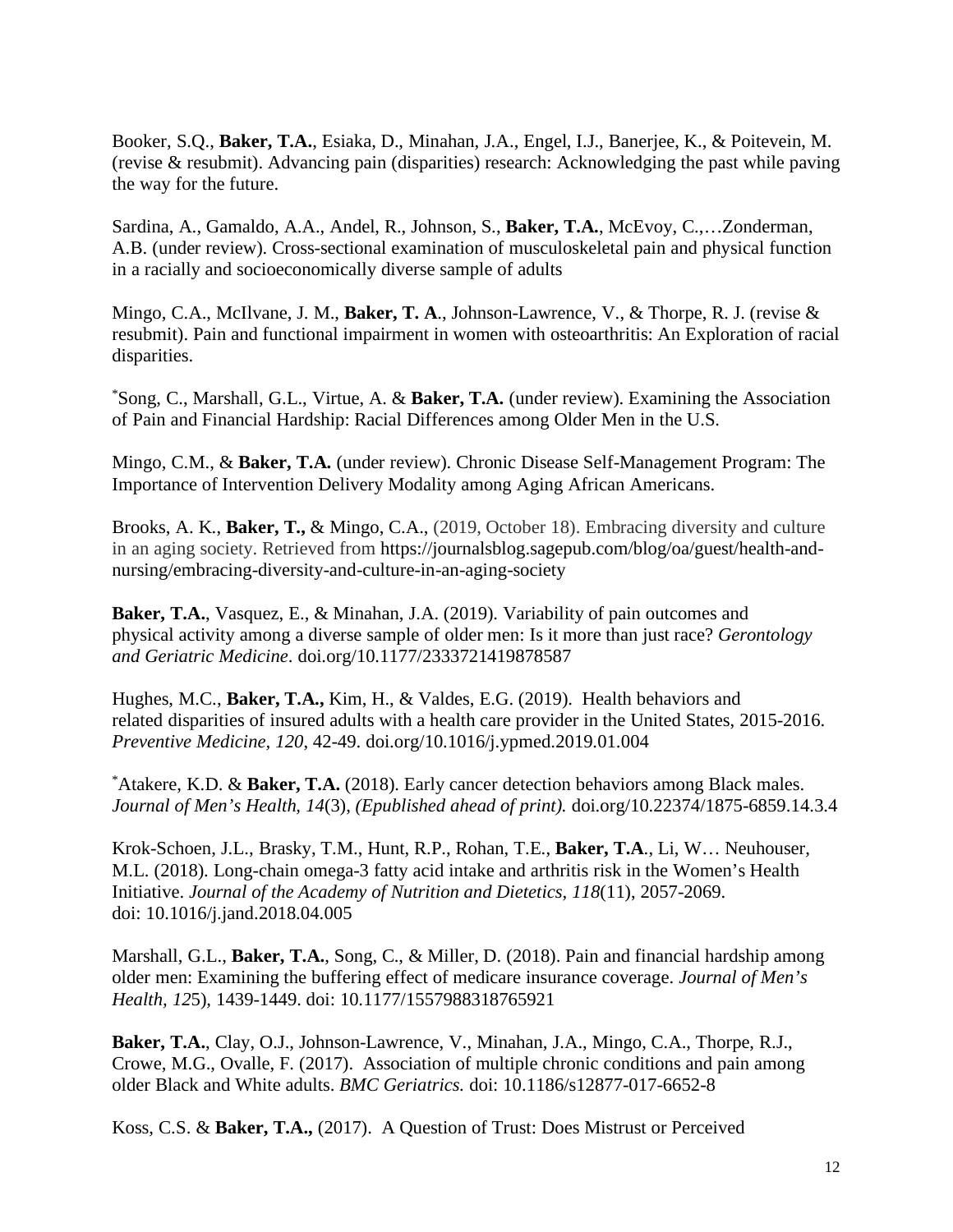Discrimination Account for Race Disparities in Advance Directive Completion?. *Innovations in Aging.* doi:10.1093/geroni/igx017

Atakere, K.D., & **Baker, T.A.** (2017). Predictors of perceived vulnerability to cancer diagnoses among adult Black males. *Journal of Health Psychology, (Epublished ahead of print).* doi:10.1177/1359105317695426

Koss, C. S., & **Baker, T. A.** (2017). When there's a will: The link between estate planning and disparities in advance care planning by White and African American older adults. *Research on Aging, (Epublished ahead of print).* doi:10.1177/0164027517697116

**Baker, T.A.,** Krok-Schoen, J., O'Connor, M.L., & Brooks, A.K. (2016). The influence of pain severity and interference on satisfaction with pain management in middle-aged and older adults. *Pain Research and Management.* [doi.org/10.1155/2016/9561024](http://dx.doi.org/10.1155/2016/9561024)

Walker, J.L., Thorpe, R.J., Harrison, T.C., **Baker, T.A.**, Cary, M., Szanton, S.L., Allaire, J.C., & Whitfield, K.E. (2016). The relationship between pain, disability, and sex in African Americans. *Pain Management Nursing, 17*(5), 294-301. doi: 10.1016/j.pmn.2016.05.007

**Baker, T.A.,** Krok-Schoen, J., & McMillan, S. (2016). Identifying factors of psychological distress on the experience of pain and symptom management among cancer patients. *BMC Psychology, (4)*52*.* doi: 10.1186/s40359-016-0160-1

Atakere, D.K., & **Baker, T.A.,** (2016). Immuned by race: Ethnic identity, masculinity, and attachment predictors of cancer screening among Black men. *Psychology, 7*, 1023-1033. <http://dx.doi.org/10.4236/psych.2016.77103>

Koss, C. A. & **Baker, T.A**., (2016). Race differences in advance directive completion: The narrowing gap between White and African American older adults. *Journal of Aging and Health, 29*(2), 324-342*.* doi: 10.1177/0898264316635568

**Baker, T.A.,** Roker, R., Collins, H.R., Johnson-Lawrence, V., Thorpe, R. J., Mingo, C., & Vasquez, E. (2016). Beyond race and gender: Measuring behavioral and social indicators of pain treatment satisfaction in older Black and White cancer patients. *Gerontology & Geriatric Medicine,* 1-8. doi:10.1177/2333721415625688

**Baker, T.A.,** O'Connor, M.L., & Krok-Schoen, J.L. (2016). Influence of social and health indicators on pain interference with everyday activities among older Black and White cancer patients. *Gerontology & Geriatric Medicine,* 1-11. doi: 10.1177/2333721415624989

**Baker, T. A.,** & Whitfield, K. E. (2015). Intrarace group variability in characteristics of self reported pain and sleep difficulty in older African Americans with arthritis. *Journal of Transcultural Nursing*, *26*, 171-177. doi:1043659614526455

Lumpkins, C.Y., Vanchy M.S., **Baker, T.A.**, Daley, C., Ndikum-Moffor, F. & Greiner, K.A.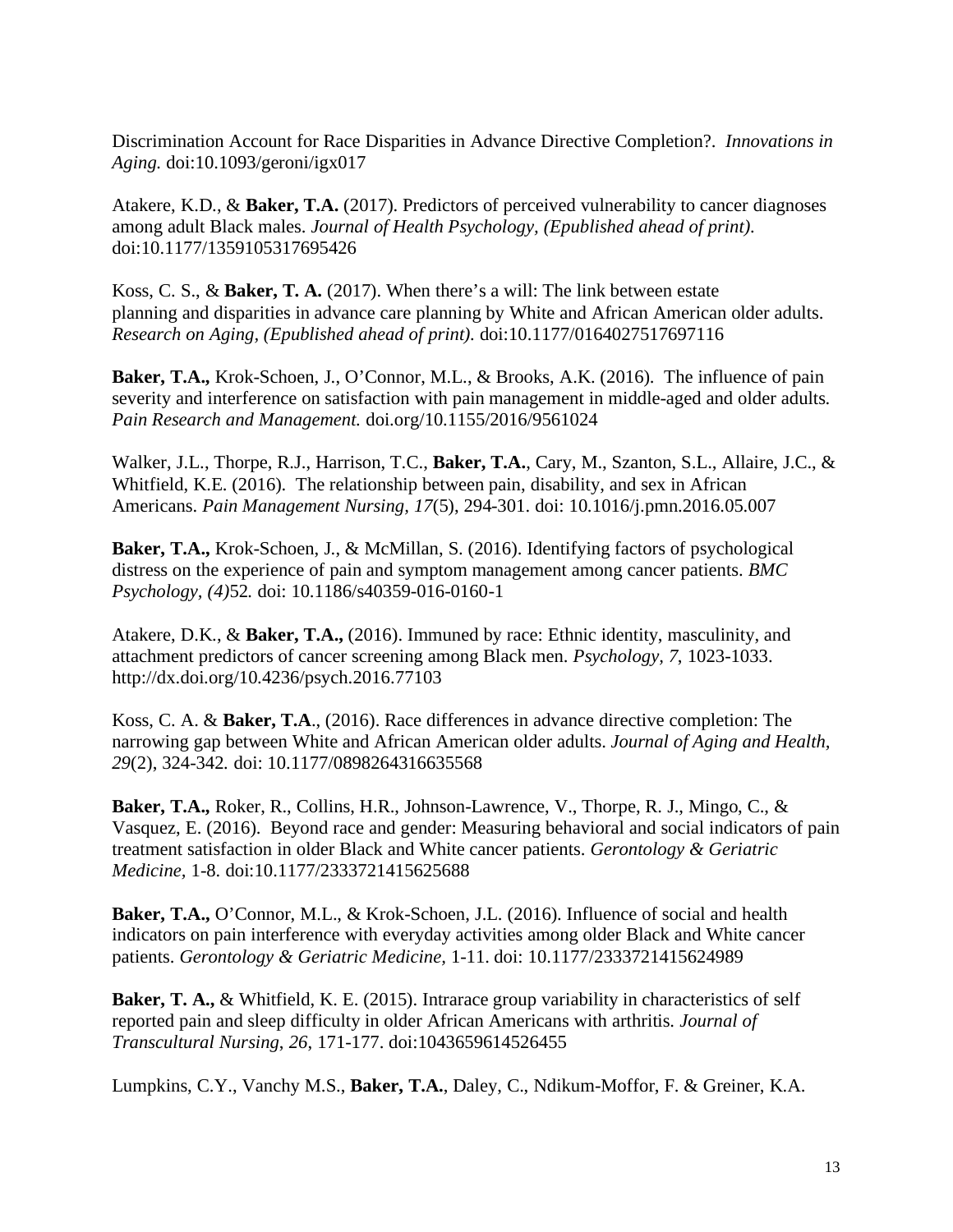(2016). Marketing a Healthy Mind, Body and Soul – An Analysis of How African American Men View the Church as a Social Marketer and Health Promoter of Colorectal Cancer Risk and Prevention. *Health Education & Behavior, 43*(4), 452-460. doi: 10.1177/1090198115604615

Krok-Schoen, J. & **Baker, T.A**. (2015). Gender differences in personality and cancer-related pain among older cancer patients. *Journal of Gender Studies, 25*(5), 207-521*.* doi:10.1080/09589236.2015.1041463

Kenzik, K., Pisu, M., Johns, S.A., **Baker, T.A.**, Oster, R.A., Kvale, E., Fouad, M.N., Martin, M.Y. (2015). Unresolved pain interference among colorectal cancer survivors: Implications for patient care. Pain Medicine, (16(7), 1410-1425. doi: 10.111/pme.12727

Kim, G., Shim, R., Ford, K. L., & **Baker, T. A.** (2015). The relation between diabetes selfefficacy and psychological distress among older adults: Do racial and ethnic differences exist?. *Journal of Aging and Health, 27*(2), 320-333. doi: 10.1177/0898264314549662

**Baker, T.A.** (2015). Social and behavioral science editorial. *Gerontology and Geriatric Medicine, 1.*doi: 10.1177/2333721414567882

**Baker, T.A.**, Buchanan, N.T., Mingo, C.A., Roker, R., & Brown, C.S. (2014). Reconceptualizing successful aging among black women and the relevance of the strong black women archetype. *The Gerontologist, 55*(1), 51-57. doi: 10.1093/geront/gnu105

Krok, J. & **Baker, T.A.** (2014). Race differences in personality and affect between older white and black patients: An exploration study. *Journal of Racial and Ethnic Health Disparities, 1*, 283-290. doi:10.1007/s40615-014-0035-1

Brown, C. S., **Baker, T. A.**, Mingo, C. A., Harden, J. T., Whitfield, K., Aiken-Morgan, A.T., . .. Washington, T. (2014). A review of our roots: Blacks in gerontology. *The Gerontologist, 54*(1), 108-116. doi:10.1093/geront/gnt103

Dobbs, D., **Baker, T. A.**, Vongxaiburana, E., & Hyer, K. (2014). Certified Nursing Assistants' perspectives of nursing home residents' pain and symptom management. *Pain Management Nursing , 15*(1), 87-96. doi:10.1016/j.pmn.2012.06.008

**Baker, T.A.** (2014). The importance of aging studies: Understanding the influence of diversity and culture. *Age, Culture, Humanities, 1.* ISSN: 2373-5481

**Baker, T. A.**, O'Connor, M. L., & Krok, J. L. (2014). Experience and knowledge of pain management in patients receiving outpatient cancer treatment: what do older adults really know about their cancer pain?. *Pain Medicine, 15*, 52-60. doi:10.1111/pme.12244

**Baker, T.A.** & Whitfield, K.E. (2014). Sleep behaviors in older African American females reporting nonmalignant chronic pain: Understanding the psychosocial implications of general sleep disturbance. *Journal of Women & Aging, 26*(2), 113-126. doi:10.1080/08952841.2014.885299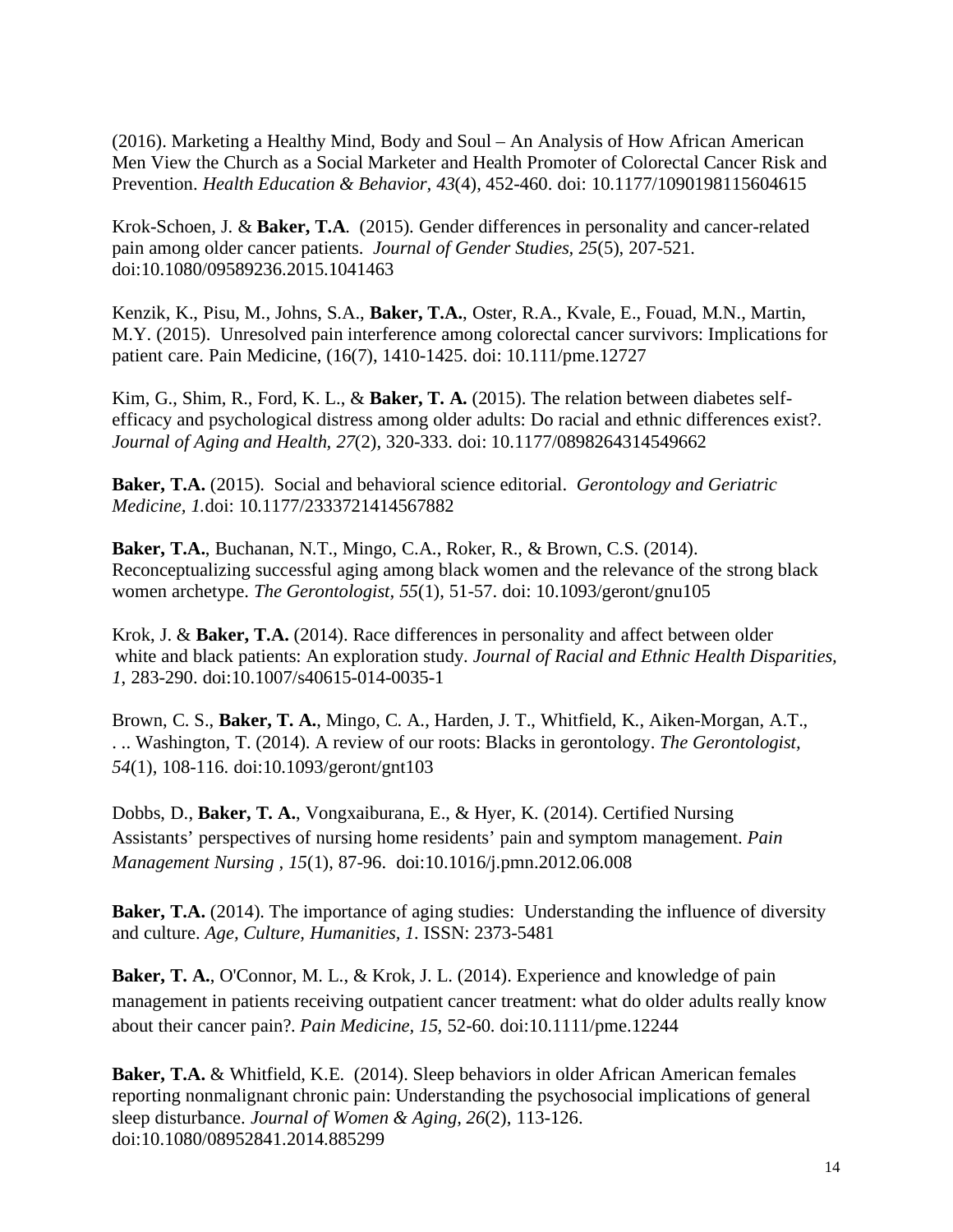Krok, J. & **Baker, T.A.** (2014). The influence of personality on reported pain and selfefficacy for pain management in older cancer patients. *Journal of Health Psychology, 19*(10), 1261-1270*.* doi: 10.1177/1359105313488976

Krok, J. A., **Baker, T. A.**, & McMillan, S. C. (2013). Sexual activity and body image: Examining gender variability and the influence of psychological distress in cancer patients. *Journal of Gender Studies, 22*(4), 409-422. doi:10.1080/09589236.2012.708828

**Baker, T. A.**, O'Connor, M. L., Roker, R., & Krok, J. L. (2013). Satisfaction with pain Treatment in older cancer patients: Identifying variants of discrimination, trust, communication, and self-efficacy. *Journal of Hospice and Palliative Nursing, 15*(8), 455- 463. doi:10.1097/NJH.0b013e3182a12c24

Krok, J., **Baker, T. A.**, & McMillan, S. (2013). Age differences in the presence of pain and psychological distress in younger and older cancer patients. *Journal of Hospice and Palliative Nursing, 16*(2), 107-113. doi:10.1097/NJH.0b013e31826bfb63

Grubert, E., **Baker, T.A.**, McGeever, K., & Shaw, B. (2013). The role of pain in Understanding racial/ethnic differences in physical activity among older adults. *Journal of Aging and Health, 25*(3), 405-421. doi:10.1177/0898264312469404

**Baker, T. A.**, Whitfield, K. E., & Edwards, C. (2012). Heritability of arthritis in African American twins: Findings from the Carolina African American Twins Study of Aging (CAATSA). *Journal of the National Medical Association, 104*(9&10), 436-440.

**Baker, T. A.**, Buchanan, N. T., Small, B. J., Hines, R. D., & Whitfield, K. E. (2011). Identifying the relationship between chronic pain, depression, and life satisfaction in older African Americans. *Research on Aging, 33*(4), 426-443. doi:10.1177/0164027511403159

**Baker, T. A.**, Buchanan, N. T., & Spencer, T. R. (2010). Disparities and social inequities: Is the health of African American women still in peril? *Ethnicity & Disease, 20*(3), 304-309.

McIlvane, J. M., **Baker, T. A.**, & Mingo, C. A. (2008). Racial differences in arthritis-related stress, chronic life stress, and depressive symptoms among women with arthritis: A contextual perspective. *Journals of Gerontology: Series B, Psychological Sciences and Social Sciences, 63*(5), S320-S327. doi: 10.1093/geronb/63.5.S320

Mingo, C. A., McIlvane, J. M., & **Baker, T. A.** (2008). Explaining the relationship between pain and depressive symptoms in African American and white women with arthritis. *Journal of the National Medical Association, 100*(9), 996-1003. doi:10.1016/S0027-9684(15)31435-8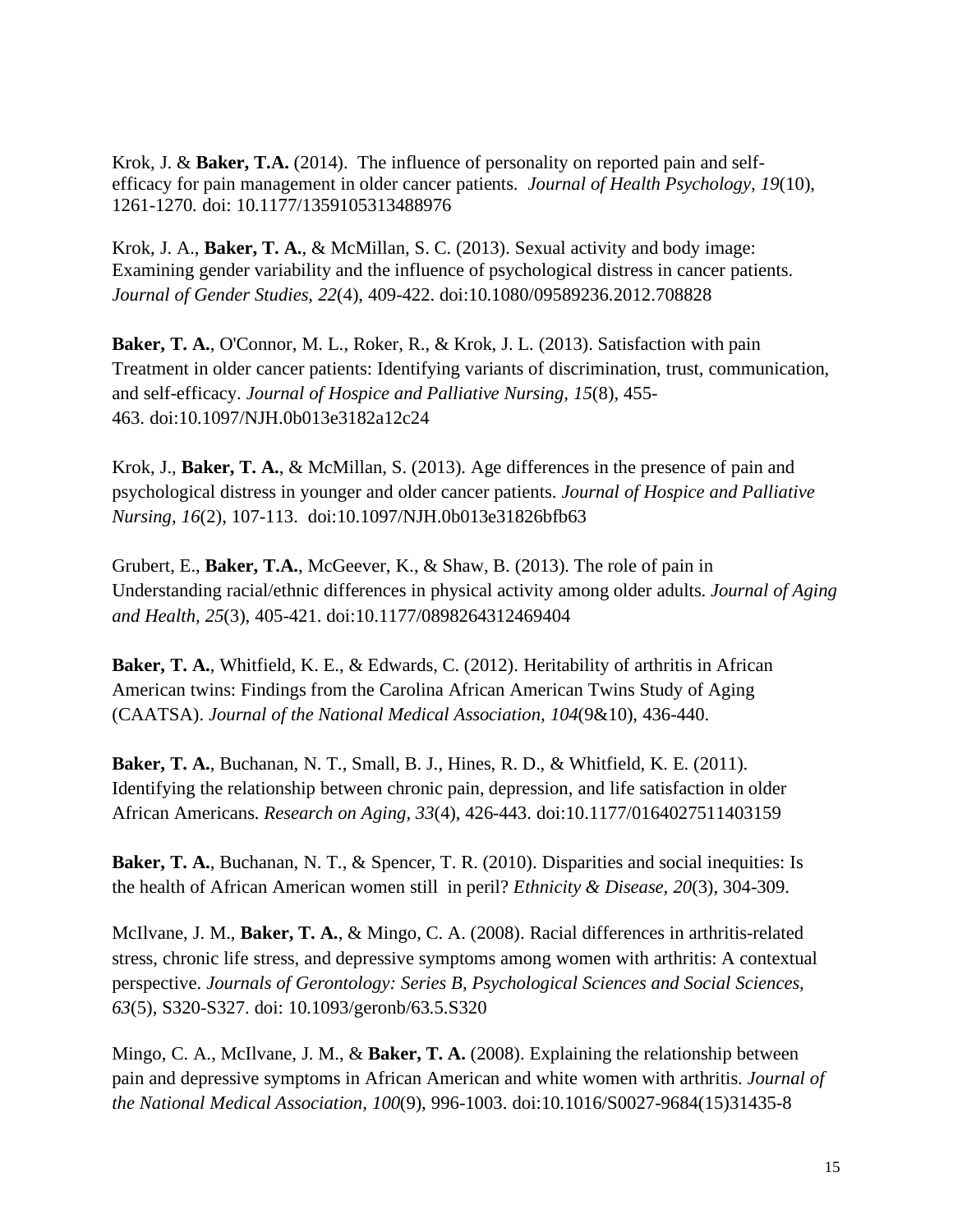McIlvane, J. M., **Baker, T. A.**, Mingo, C. A., & Haley, W., E. (2008). Are behavioral interventions for arthritis effective with minorities? Addressing racial and ethnic diversity in disability and rehabilitation. *Arthritis Care & Research, 59*(10), 1512 1518. doi:10.1002/art.24117

**Baker, T. A.**, Buchanan, N. T., & Corson, N. (2008). Factors influencing chronic pain Intensity in older Black women: Examining depression, locus of control and physical health. *Journal of Women's Health, 17*(9), 869-878. doi:10.1089/jwh.2007.0452

**Baker, T.A.** & Wang, C.C. (2006). Photovoice: Use of a participatory action research methodology to explore the chronic pain experience in older adults. *Qualitative Health Research 16*(10), 1405-1413. doi: 10.1177/1049732306294118

**Baker, T.A.** & Whitfield, K.E. (2006). Physical functioning in older Blacks: An exploratory study identifying psychosocial and clinical predictors. *Journal of the National Medical Association*, *98*(7), 1114-1120*.* PMCID: PMC2569446

**Baker, T.A.** (2005). Chronic pain older Black Americans: The influence of health and psychosocial factors. *Ethnicity & Disease*, *15*(2), 179-186.

**Baker, T.A.** (2005). For the patient. How chronic pain affects African Americans. *Ethnicity & Disease*, 15(2):353.

**Baker, T.A.** & Green, C.R. (2005) Intra-race differences among Black and White Americans presenting for chronic pain management: The influence of age, physical health, and psychosocial factors. *Pain Medicine, 6*(1), 29-38. doi:<http://dx.doi.org/10.1111/j.1526-4637.2005.05014.x>

Dominick, K. L. & **Baker, T.A.** (2004). For the patient. Racial and ethnic differences in osteoarthritis: prevalence, outcomes, and medical care. *Ethnicity & Disease*, 14(4):608.

Dominick, K.L. & **Baker, T.A.** (2004) Racial and ethnic differences in osteoarthritis: Prevalence, outcomes, and medical care. *Ethnicity & Disease*, *14*(4), 558-566.

Green, C.R., **Baker, T.A**, Ndao-Brumblay, S.K. (2004). Patient attitudes regarding healthcare utilization and referral: A descriptive comparison in African-and Caucasian Americans with chronic pain. *Journal of the National Medical Association*, *96*(1), 31-42.

Green, C.R., Ndao-Brumblay, S.K., Nagrant, A.M., **Baker, T.A**, E. Rothman. (2004). Race, age, and gender influences among clusters of African Americans and White patients with chronic pain. *Journal of Pain*, *5*(3), 171-182. [doi:10.1016/j.jpain.2004.02.227](http://dx.doi.org/10.1016/j.jpain.2004.02.227)

Green, C.R., Anderson, K.O., **Baker, T.A.**, Campbell, L.C., Decker, S., Fillingim, R.B., et al. (2003). The unequal burden of pain: Confronting racial and ethnic disparities In pain. *Pain Medicine*, *4*(3), 277-294. doi:<http://dx.doi.org/10.1046/j.1526-4637.2003.03034.x>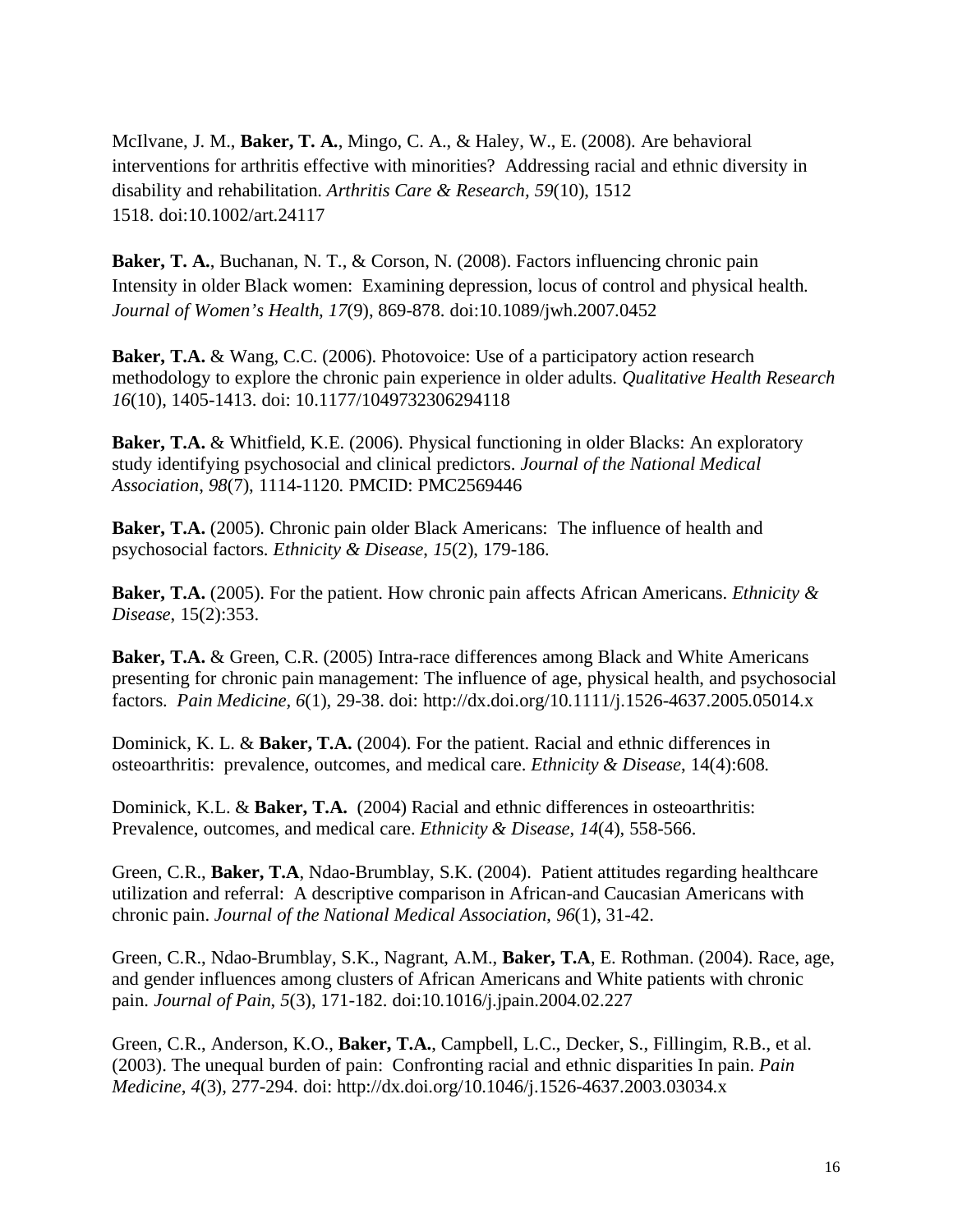**Baker, T.A.,** (2003). Arthritis symptoms as indicators of pain in older African Americans. *Ethnicity &Disease*, *13*(4), 513-520.

**Baker, T.A.** (2003). For the patient. Exploring factors to aid in pain and arthritis management. *Ethnicity & Disease,* 13(4), 549. Available at: <https://www.ncbi.nlm.nih.gov/pubmed/14632280>

Green, C.R., **Baker, T.A**., Washington, T.L., & Smith, E.M. (2003). Race and chronic pain: comparative Study of young African and Caucasian Americans presenting for management. *Journal of Pain*, *4*(4), 176-183. [doi:10.1016/S1526-5900\(02\)65013-8](http://dx.doi.org/10.1016/S1526-5900%2802%2965013-8)

Green, C.R., **Baker, T.A.**, Smith, E.M., & Sato, Y. (2003). The effect of race in older adults presenting for chronic pain management: A comparative study of Black and White Americans. *Journal of Pain*, *4*(2), 82-90. [doi:10.1054/jpai.2003.8](http://dx.doi.org/10.1054/jpai.2003.8)

**Baker, T.A.** & Whitfield, K.E. (2002). Arthritis, depression, and pain: A biobehavioral relationship in older African Americans. *African American Research Perspectives*, 8(1), 60-71.

Whitfield, K. E., & **Baker-Thomas, T. A.** (1999). Individual differences in aging minorities. *International Journal of Aging and Human Development*, *48*(1), 73-79.

Whitfield, K.E., **Baker-Thomas, T.A.**, Heyward, K., Gatto, M., & Williams, Y. (1999). Evaluating a measure of everyday problem solving for use in African-Americans. *Experimental Aging Research*, *25*(3), 209-222.

### *Books, chapters, and other publications*

Brooks, A.K., **Baker, T.A.**, & Mingo, C.A. (Eds) (Special Issue, 2019). Aging and diverse race and ethnic populations. [https://journals.sagepub.com/topic/collections-ggm/ggm-1](https://journals.sagepub.com/topic/collections-ggm/ggm-1-aging_and_diverse_race_and_ethnic_populations/ggma) aging and diverse race and ethnic populations/ggma

**Baker, T.A.,** Minahan, J.A., & Atakere, D.K. (2019). Pain and men. In R.J. Thorpe (Ed.), *Annual Review of Gerontology and Geriatrics: Men's Health and Aging* (Volume 39, pp. 95- 106). New York: Springer Publishing.

**Baker, T.A.,** Atakere, D.K., Minahan, J.A., Kuofie, A,A., & Dirth, T.P. (2018). Issues of Diversity in the Aging Community. *The Praeger Handbook of Community Mental Health Practice*. ABC-CLIO, LLC, Santa Barbara, CA.

**Baker, T.A.**, Atakere, K., D., & Minahan, J.A. (2018). Chronic Illnesses. In M.H. Bornstein (ed). *Encyclopedia of Lifespan Human Development.* Sage Publishing.

**Baker, T.A.** & Mingo, C. (2016). Arthritis. In S.K. Whitbourne (ed). *Encyclopedia of Adulthood and Aging.*

Booker, S., & **Baker, T.A.** (2015). Pain, Chronic Disease and the ACA: Implication for Better Healthcare in the Black Community. In V. Berry, A. Fleming-Rife, & ayo dayo (Eds.), *Black Culture and Experience: Contemporary Issues.* New York, NY: Peter Lang Publishing.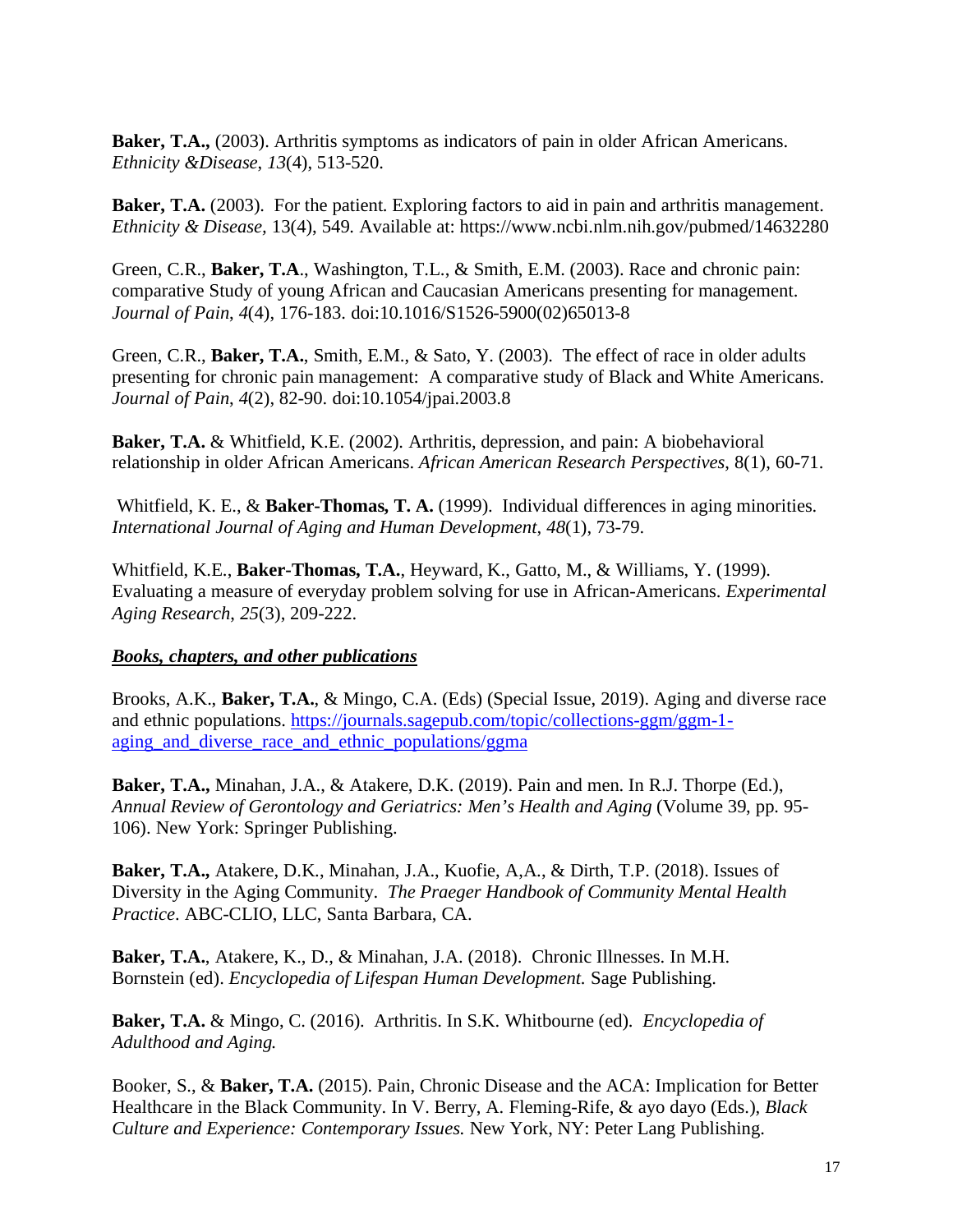Whitfield, K. E. & **Baker, T. A.** (Eds.). (2013). Handbook of Minority Aging. New York, NY: Springer Publishing Company.

**Baker, T.A.,** (2008). Arthritis. In D. Carr (ed.), *Encyclopedia of the life course and human development.* Detroit: Gale Research.

**Baker, T.A.** (2007). Pain. In K. Markides (ed.), *Encyclopedia of Health and Aging*. California: Sage Publications Inc.

**Baker, T.A.** (2002). Arthritis: Psychosocial Factors. In N. Anderson (ed.), *Encyclopedia of Health and Behavior*. California: Sage Publications Inc.

Whitfield, K.E., **Baker, T.A.**, & Brandon, D.T. (2002). Ethnicity and psychosocial factors in cardiovascular disease prevention. In K. W. Schaie, H. Leventhal, & S. L. Willis (Eds.), *Effective Health Behavior in Older Adults*. New York: Springer Publishing Co.

# **INVITED PRESENTATIONS**

**Baker, T.A.** *Invited Panel Speaker.* AARP Public Policy Institute Innovation Roundtable: Family Caregivers and Pain Management: Understanding the Issue, Developing Tools and Resources. Washington, DC (2020).

**Baker, T.A.** *Invited Panel Speaker.* VA-KU Networking Event, Beyond Healing: Whole health, pain management, and palliative care approaches. Lawrence, KS (2019).

**Baker, T.A.** The VAEKHS Psychology Continuing Education Program, If we are created equally, then why am I treated differently: Contextualizing social determinants in understanding (and explaining) health outcomes, pain disparities, and health equity. Lawrence, KS (2019).

**Baker, T.A.** Kansas City University of Medicine and Biosciences, Research Symposium. Kansas City, MO (2019).

**Baker, T.A.** Presidential Opening and 2018 Barbara Pittard Payne Lectureship in Gerontology*.*  If we are all created equally, then why am I treated differently? Conceptualizing diversity, disparities, and health determinants collectively. Presented at the Joint Southern Gerontological Society and the Georgia Gerontology Society Scientific Meeting, Buford, GA (2018)

**Baker, T.A.** University of Kansas Medical Center. What if we were equal: Contextual factors to understanding (and explaining) pain disparities. Presented at the KUMC's Annual Black History Month Research Day. Kansas City, MO (2018)

**Baker, T.A.** IAGG Pre-Conference Workshop, Pain & Aging. Disparities in pain. Presented at the 21st International Association of Gerontology and Geriatrics World Congress (IAGG), San Francisco, CA (2017)

**Baker, T.A.,** Dhingra, D., & Goodin, B. Pain and disparities: Research challenges, potential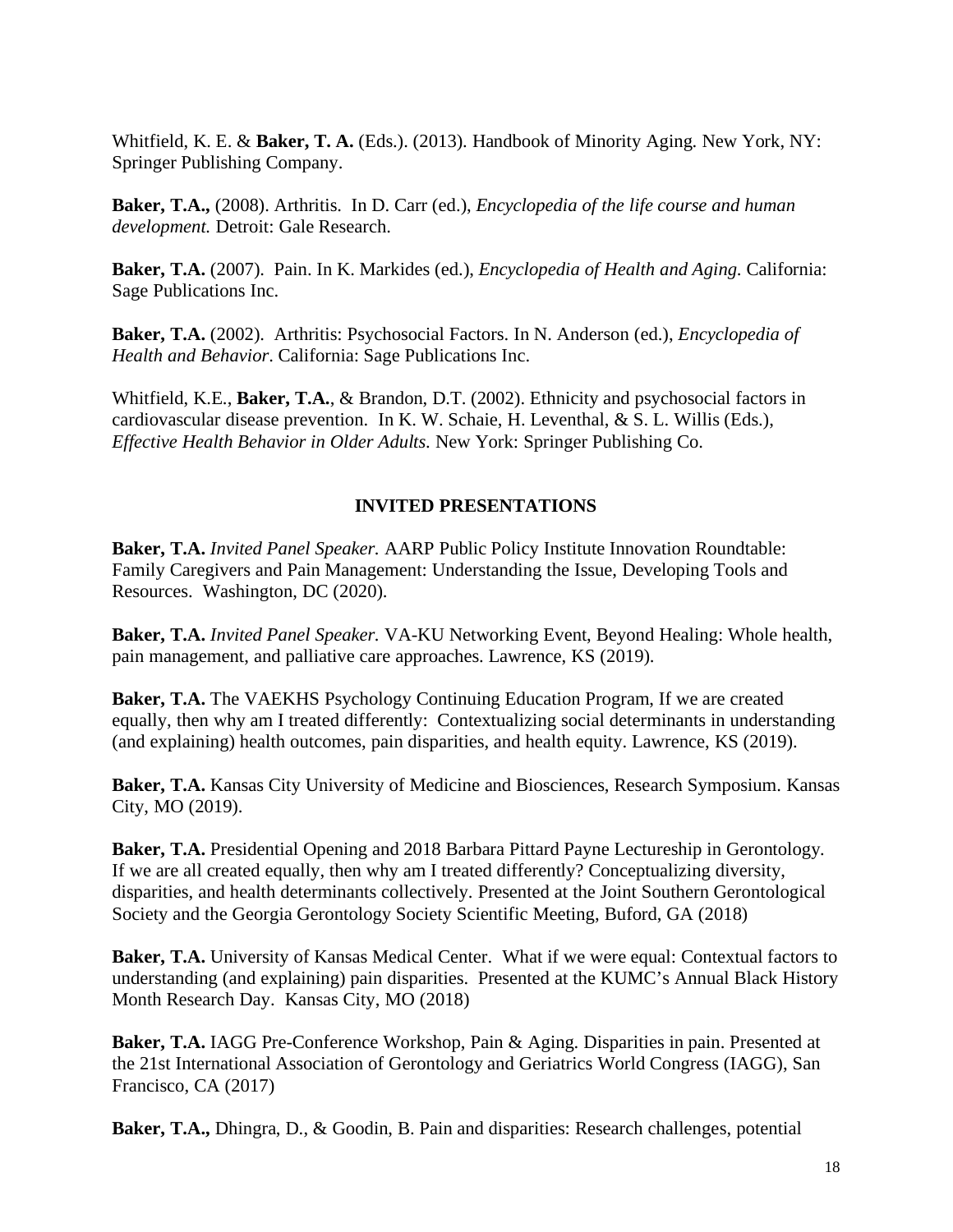mechanisms, and emerging interventions. American Academy of Pain Management, Gaylord National, Washington, D.C. (2015)

**Baker, T.A.** Healthy People Penn State, College of Health and Human Development and College of Nursing. University Park, PA (2014)

**Baker, T.A.** Social media in the 21<sup>st</sup> century: What's age (and race) got to do with it?. Presented at the National caucus on arthritis and musculoskeletal health disparities. Washington, DC (2014)

**Baker, T.A.,** If we are all created "equally", then why am I treated differently?: Examining psychosocial factors influencing the pain experience in older adults. Presented at The Pennsylvania State University, Department of Biobehavioral Health's Colloquium Series, University Park, PA (2014)

**Baker, T.A.** Satisfaction with pain treatment in older cancer patients: Identifying variants of discrimination, trust, and communication. Presented at the networking meeting for the Center of Hospice, Palliative Care, and EOL Studies at USF. Tampa, FL (2013)

**Baker, T.A.** Pain disparities in specialized populations: What's age got to do with it?. Presented at the Center on Biobehavioral and Social Aspects of Health Disparities at Duke University. Issues and challenges in health disparities research on older adults. Durham, NC (2011)

**Baker, T.A.** American Society for Pain Management Nursing. *INROADS into Pain Management* Overcoming Disparities in Pain Management: Beyond the Decade of Pain. Minneapolis, MN (2010)

**Baker, T.A.** Presentation of Chronic Pain in Older Community-Based Black Women: The Influence of Age, Physical Health, and Psychosocial Factors. Presented at the 5<sup>th</sup> Annual Pain Consortium, Bethesda, MD (2010)

**Baker, T.A.** Recruitment (and retention) of Blacks in clinical research: What can be done to increase study participation? Presented at the Johnnie B. Byrd, Sr. Alzheimer's Center and Research Institute. Tampa, FL (2008)

**Baker, T. A.** Pain, perceptions, and elderly patients: Does (should) race really matter? University of South Florida College of Medicine. Presented at the Diversity Lunch and Learn Speaker Series. Tampa, FL (2008)

**Baker, T.A.** Inter- and Intra-race group differences presenting for chronic pain management: the Influence of health and psychosocial factors. Presented at the American Psychological Association's 2nd Annual Science Leadership Conference. Washington, DC (2006)

**Baker, T.A.** Race differences among elderly adults presenting for chronic pain management: From the clinic to the community. Presented at the Cornell Institute for Translational Research on Aging (CITRA) sponsored conference. New York, NY (2006)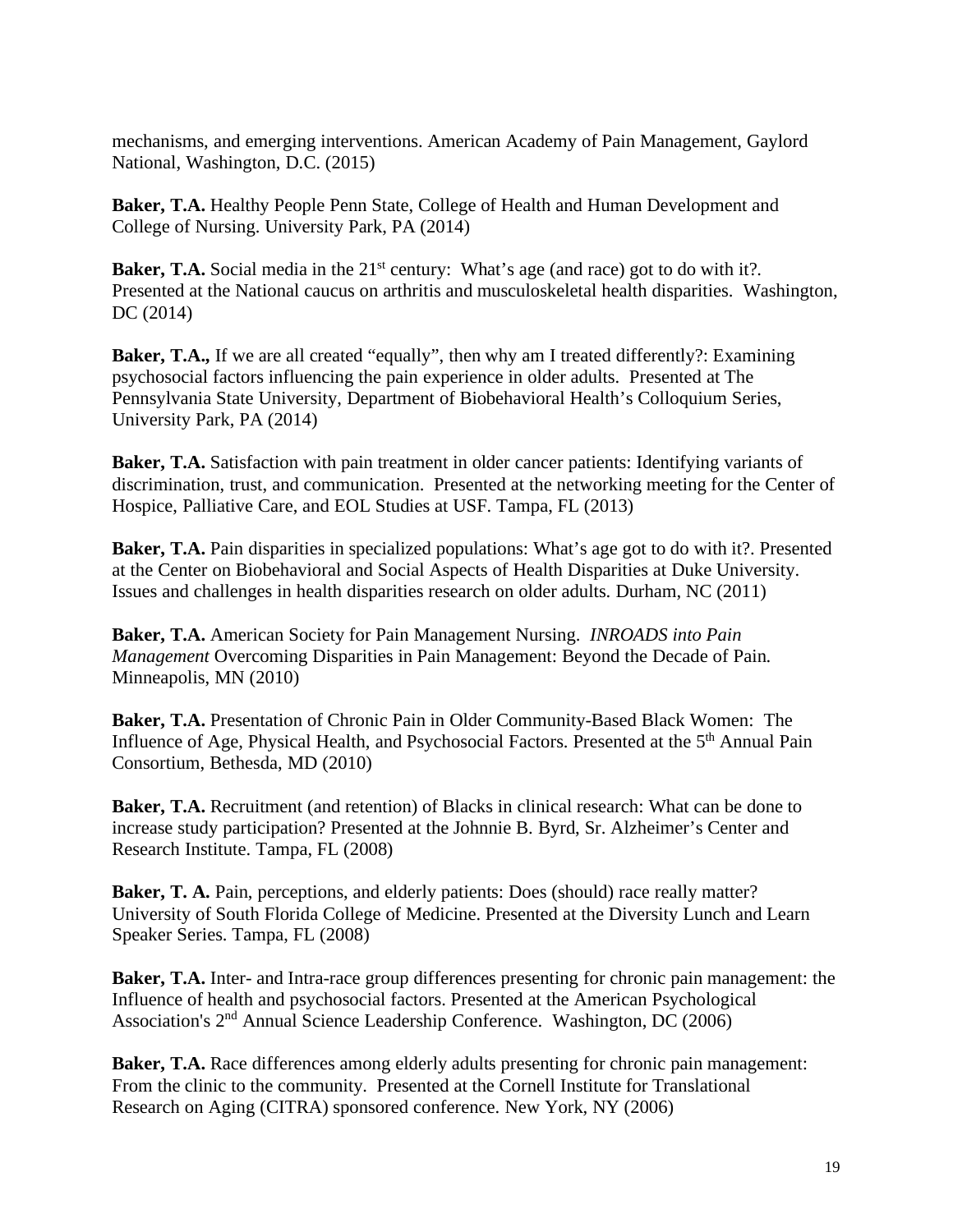**Baker, T.A.** Understanding chronic pain: Who, what, where, when and how. Presented at the Seniors in Service of Tampa Bay (2006)

**Baker, T.A.** Individual differences in chronic pain and disease among older Blacks: The role of Psychosocial factors. Invited speaker for the Department of Africana Studies. University of South Florida (2005)

**Baker, T.A.** Individual differences in chronic pain and disease among older blacks: The role of psychosocial factors. Presented at the Annual Florida Arthritis Partnership (FLAP) meeting. Tampa, FL (2005)

**Baker, T.A.** Race Differences Among Black and White Elderly Presenting for Chronic Pain Management. Presented at the University of South Florida Geriatric Education Clinic Conference, Tampa, FL (2005).

**Baker, T.A.,** Wang C., Strecher, V.J., Strecher, R.H., From Quant to Qual, Reflections of Pain: Using Photovoice to Understand the Psychosocial Outcomes of Chronic Pain Among older Black and Whites. Presented at the Qualitative Research meeting, Ann Arbor, MI (2002)

**Baker, T.A.** Reflections of Pain: Using Photovoice to Understand the Psychosocial Outcomes of Chronic Pain in Older Black and White Americans. Presented at the Annual Meeting of the Resource Centers for Minority Aging Research and the National Institute on Aging (RCMAR), Charleston, SC (2004)

**Baker, T.A.** & Whitfield, K.E. Factors Influencing Reported Physical Health in Older African Americans (The Baltimore Study on Black Aging). Presented at the Annual Regional Research Conference on Ethnic and Minority Health, The Center of Excellence on Minority Health at the University of Pennsylvania, Philadelphia, PA (2001)

**Baker, T.A.** Navigating Graduate School: One Student's Perspective. Presented at the 2<sup>nd</sup> Annual Summer Institute on Aging; Sponsored by the American Psychological Association's Minority Fellowship Program, Baltimore, MD (2000)

**Baker, T.A.** A Biobehavioral Perspective of Arthritis Among Older African Americans. Presented at the 52<sup>nd</sup> Annual Scientific Meeting, The Gerontological Society of America's "Taking the Next Step" Technical Workshop, San Francisco, CA (1999)

### **CONFERENCE PRESENTATIONS**

\* Banerjee, K., & **Baker, T.A.**, Factors Affecting Subjective Well-Being Among Older Adults in India. To be presented at the  $72<sup>nd</sup>$  annual scientific meeting of the Gerontological Society of America. Philadephia, PA (virtual) (2020).

\* Engel, I.J. & **Baker, T.A.** The Relationship Between Subjective Age, Health Status, and Advance Care Planning. To be presented at the  $72<sup>nd</sup>$  annual scientific meeting of the Gerontological Society of America. Philadephia, PA (virtual) (2020).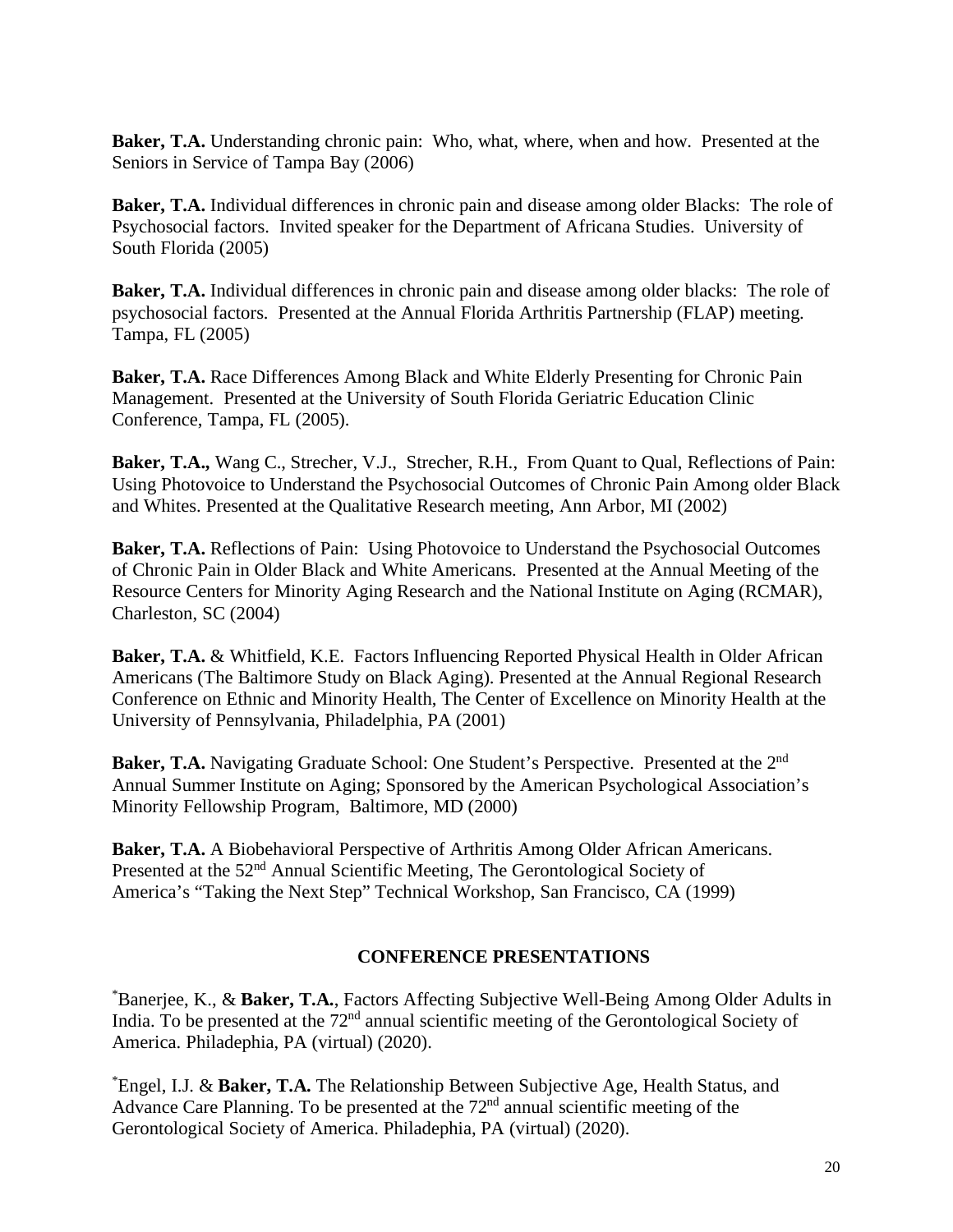\* Kuofie, A. & **Baker, T.A.** Socio-demographic correlates of mental health help-seeking attitudes: Focus on west African immigrants in the United States. To be presented at APHA's 2020 Annual Meeting and Expo, San Francisco, CA (virtual) (2020).

\* Kuofie, A. & **Baker, T.A.** Factors related to attitudes toward seeking professional psychological help: Focus on West African immigrants in the United States. To be presented at 32<sup>nd</sup> Association for Psychological Science Annual Convention, Chicago, IL (2020).

Gamaldo, A. A., Allaire, J. C., Sardina, A. L., **Baker, T. A.,** Salas, R. E., Gamaldo, C. E., & Whitfield, K. E. *Exploring the Within-Person Coupling of Sleep and Pain in Older African Americans.* Paper to be submitted for 2020 Sleep, Philadelphia, PA (2020).

\* Banerjee, K. & **Baker, T.A.** Psychosocial Factors Influencing Depressive Symptoms Among older Adults from Northern India. Presented at the 71st annual scientific meeting of the Gerontological Society of America. Austin, TX (2019).

\* Engel, I.J. & **Baker, T.A.** Perceptions of social isolation among older adults: the role of neighborhood danger. Presented at the 71<sup>st</sup> annual scientific meeting of the Gerontological Society of America. Austin, TX (2019).

Hughes, M.C., **Baker, T.A.**, Kim, H. Associations between employment, race, and health behavior risks among older adults. Illinois Public Health Association Annual Conference. Springfield, IL (2019).

\* Ptacek, C.A., **Baker, T.A.**, & Minahan, J.A. The association of technology use and depressive symptoms among older adults: Is the internet a friend or foe? Presented at the Undergraduate Research Symposium. Lawrence, KS (2019).

Wallace, B.H., **Baker, T.A.**, & Stephenson, E.P. Discrimination, health mastery, and life satisfaction among Black and White older women with breast cancer. Presented at the  $70<sup>th</sup>$ annual scientific meeting of the Gerontological Society of America. Boston, MA (2018).

**\*** Kuofie, A., & **Baker, T.A.** Mental Health Literacy Among West African Immigrants in the United States. Presented at the American Public Health Association (APHA) Conference, San Diego, LA (2018).

\* Atakere, D.K., & **Baker, T.A.** Chronic illness and identity: Social identity in older Black males aging with chronic illness. Presented at the  $70<sup>th</sup>$  annual scientific meeting of the Gerontological Society of America. Boston, MA (2018).

\* Minahan, J.A, & **Baker, T.A.** The Association of disease clusters and depression among older Black men. Presented at the 70<sup>th</sup> annual scientific meeting of the Gerontological Society of America. Boston, MA (2018).

Marshall, G.L., **Baker, T.A.,** Song, C., & Miller, D. Pain and Hardship among Older Men: Examining the Buffering Effect of Medicare Insurance Coverage. Presented at the 16<sup>th</sup> International Conference on Social Stress Research, Athens, Greece (2018).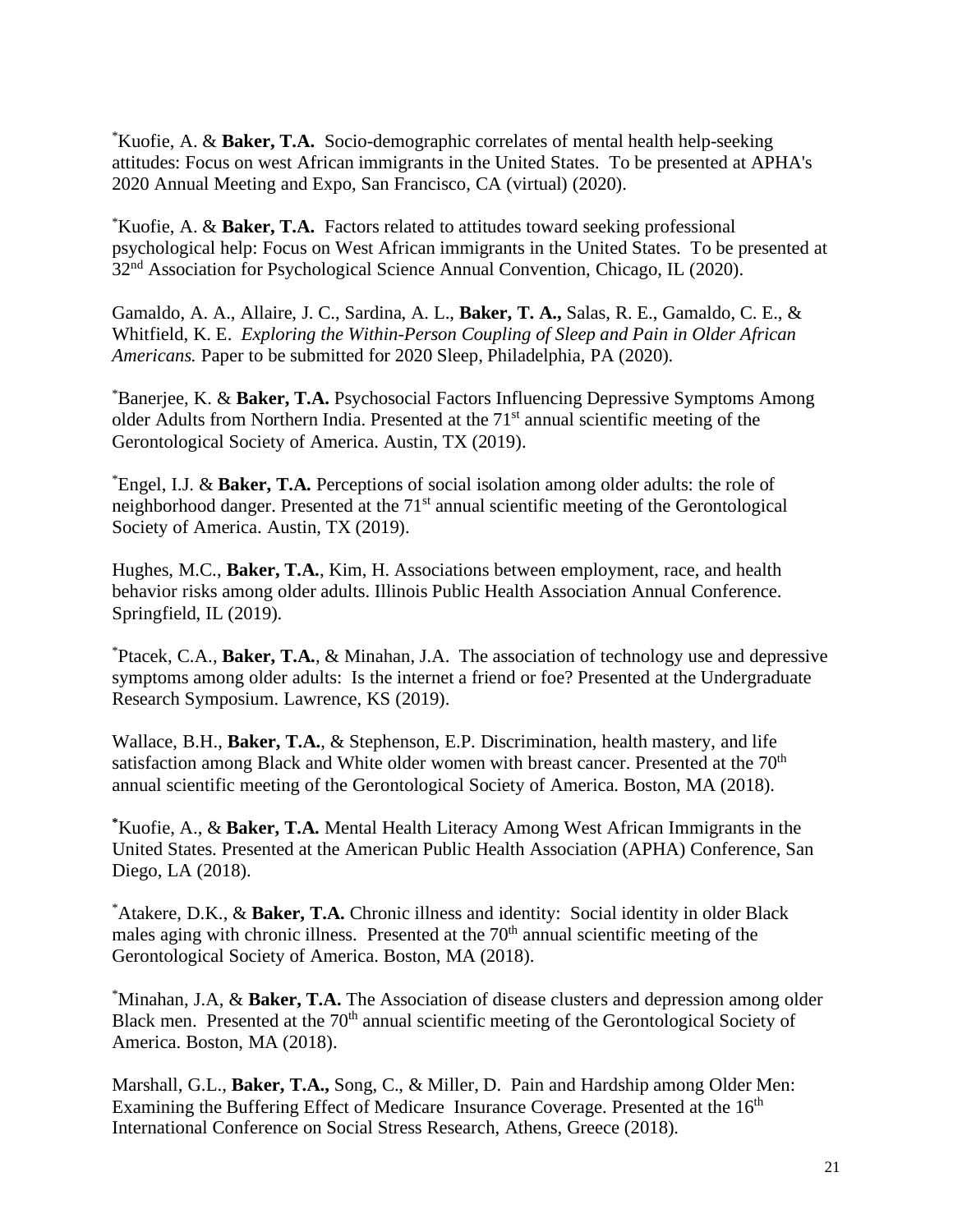\* Kuofie, A. & **Baker, T.A.** Mental health literacy and perceptions among West African immigrants: The role of acculturation. Presented at the Xavier University of Louisiana College of Pharmacy's 11<sup>th</sup> Annual Health Disparities conference, New Orleans, LA (2018).

**\*** Minahan, J.A., & **Baker, T.A.**. Do disease clusters predict depressive symptomatology in older adults? Presented at the annual Society for Behavioral Medicine Conference, New Orleans, LA (2018).

\* Minahan, J.A., Valdivieso, E., & **Baker, T.A.** Regional health disparities among older adults in the United States. Presented at the annual Society for Behavioral Medicine Conference, New Orleans, LA. (2018).

Gamaldo, A. A., Allaire, J. C., Sardina, A. L., **Baker, T. A.,** Gamaldo, C. E., & Whitfield, K. E. Daily Reports of Pain are Associated with Duration and Quality of Sleep in Older African Americans. Presented at the International Society for Pharmacoeconomics and Outcomes Research (ISPOR), Baltimore, MD (2018).

\* Minahan, J.A., **Baker, T.A.** & Vasquez, E. Race, pain, and physical functioning: are these more alike than different? Inclusion and Social Justice Conference, Lawrence, KS (2017).

\* Kuofie, A., Booker, A., **Baker, T.A.,** Berkley-Patton, J., Bowe-Thompson, C., Berman, M. Risky sexual behavior, perceived severity, and knowledge of HIV/AIDS among younger and older African American church members*.* Presented at the Heartland Conference on Health Equity and Patient Centered Care, Overland Park, KS (2017).

\* Atakere, D.K., & **Baker, T.A.** Promoting the effectiveness of chronic disease self-management programs among Black males. Presented at the Heartland Conference on Health Equity and Patient Centered Care, Overland Park, KS (2017).

\* Kuofie, A., Booker, A., **Baker, T.A.,** Berkley-Patton, J., Bowe-Thompson, C., Berman, M. HIV Knowledge, Beliefs, and Sexual Behaviors Among Younger and Older African Americans. Presented at the American Public Health Association (APHA) Annual Meeting, Atlanta, GA (2017).

**Baker, T.A.** & Fernández, B.R. The Association of multi-ethnicity and health among older adults: The case of Costa Rica. Presented at the 21st International Association of Gerontology and Geriatrics World Congress (IAGG), San Francisco, CA (2017).

Mingo, C.A., Craft-Morgan, J., & **Baker, T.A.,** Chronic Disease Self-Management Program: The Importance of Intervention Delivery Modality among Aging African Americans. Presented at the Presented at the American Public Health Association (APHA) Annual Meeting, Atlanta, GA (2017).

\* Kuofie, A.A., Booker, A., **Baker, T.A**., Berkley-Patton, J., Bowe-Thompson, C & Berman, M. HIV knowledge and beliefs among African Americans: Does age matter?. Presented at Xavier University of Louisiana College of Pharmacy's 10<sup>th</sup> Annual Health Disparities conference, New Orleans, LA (2017).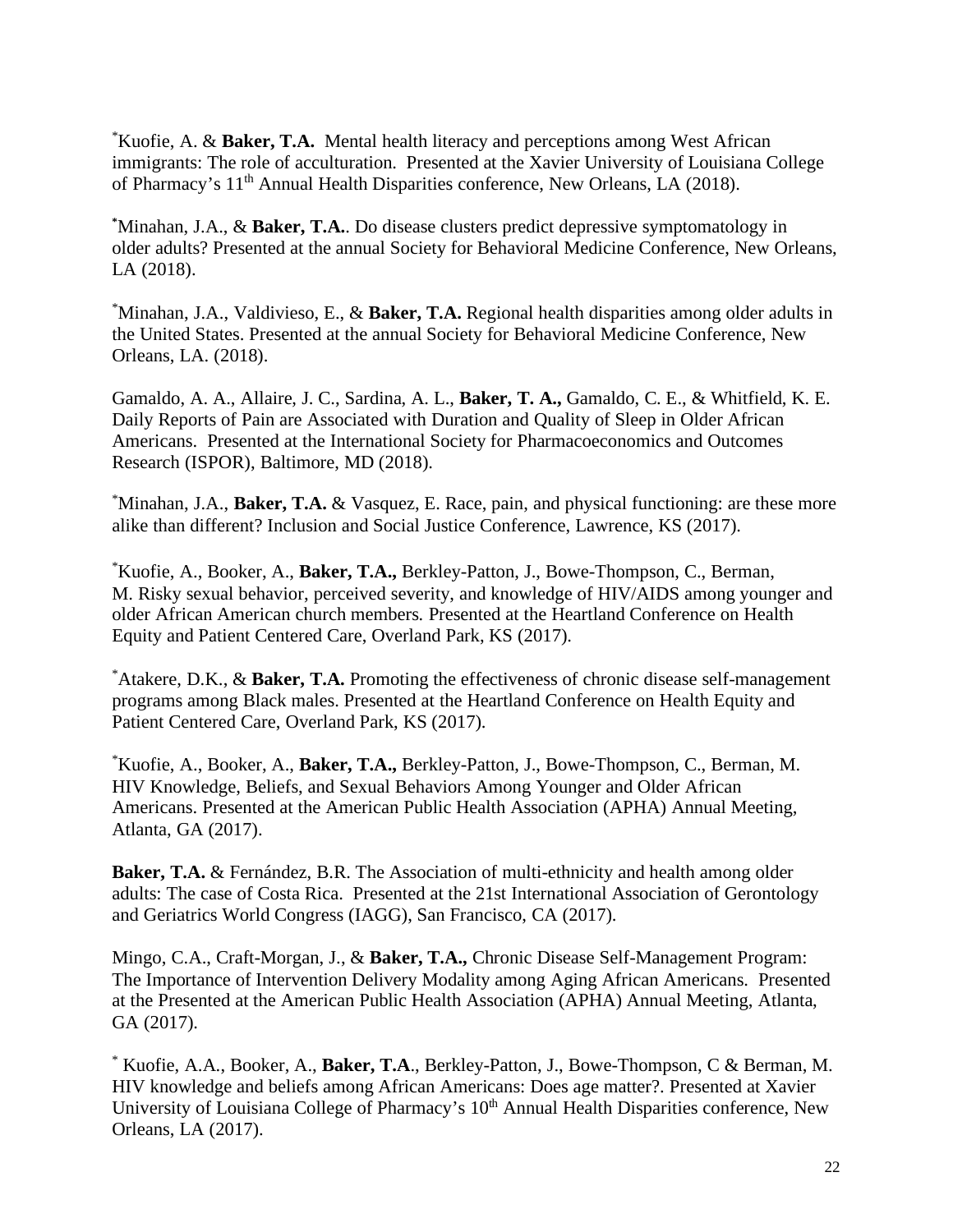**\*** Kuofie, A., Booker, A., **Baker, T.A.,** Berkley-Patton, J., Bowe-Thompson, C., Berman, M. HIV knowledge and behaviors among younger and older African Americans. University of Kansas Graduate Student Research, Lawrence, KS (2017).

\* Atakere, D.K., & **Baker, T.A.** Dying to be men: Perceived vulnerability to cancer diagnosis among adult Black males. Presented at the 29<sup>th</sup> annual convention of the Association for Psychological Science. Boston, MA (2017).

\* Atakere, D.K. & **Baker, T.A.** Psychosocial factors that influence motivation to screen for cancer for adult Black males. Presented at the 21st International Association of Gerontology and Geriatrics World Congress, San Francisco, CA (2017).

\* Minahan, J.A., Valdivieso, E.M., **Baker, T.A.,** & Johnson, D.K. Health Disparities: Are They Regional? A Descriptive Analysis of Older Adults in the United States. Presented at the 21st International Association of Gerontology and Geriatrics World Congress (IAGG), San Francisco, CA (2017).

Mingo, C.A., **Baker, T.A,** & Washington, T. Black Greek Letter Organization's readiness for implementing chronic disease self-management programs: An innovative approach to reaching he Black community. Presented at the 9<sup>th</sup> Annual Conference on the Science of Dissemination and Implementation. Washington, DC (2016).

\* Koss, C. S., & **Baker, T.A.** Race disparities in advance care planning and estate planning. Presented at the 69<sup>th</sup> annual scientific meeting of the Gerontological Society of America. New Orleans, LA (2016).

\* Atakere, D.K., & **Baker, T.A.** I would rather die than cry: Perceptions and norms of cancer screening among older Black males. Presented at the  $69<sup>th</sup>$  annual scientific meeting of the Gerontological Society of America. New Orleans, LA (2016).

\* Atakere, D.K. & **Baker, T.A.** Dying to be a man: Normative beliefs and cancer screening among Nigerian men. Presented at the 6<sup>th</sup> Annual Kansas African Studies Center Graduate Research Workshop. Lawrence, KA (2016).

\* Atakere, D.K. & **Baker, T.A.** But, it was for me?: Disease intervention programs and participation by Black men. Presented at the Annual University of Kansas' Graduate Research Symposium. Lawrence, KS (2016).

\* Minahan, JA., Adams, N. J., & **Baker, T.A.** Multiple chronic conditions as possible predictors of pain experience in older adults. Presented at the  $69<sup>th</sup>$  annual scientific meeting of the Gerontological Society of America. New Orleans, LA (2016).

\* Nordhem, L., & Hess, R., **Baker, T.A.** Developing a self-management program: Why are Black men at risk of Chronic Illness?. Presented at the 7<sup>th</sup> Annual Symposium for Undergraduate Psychology Engagement and Research (SUPER). Lawrence, KS (2016).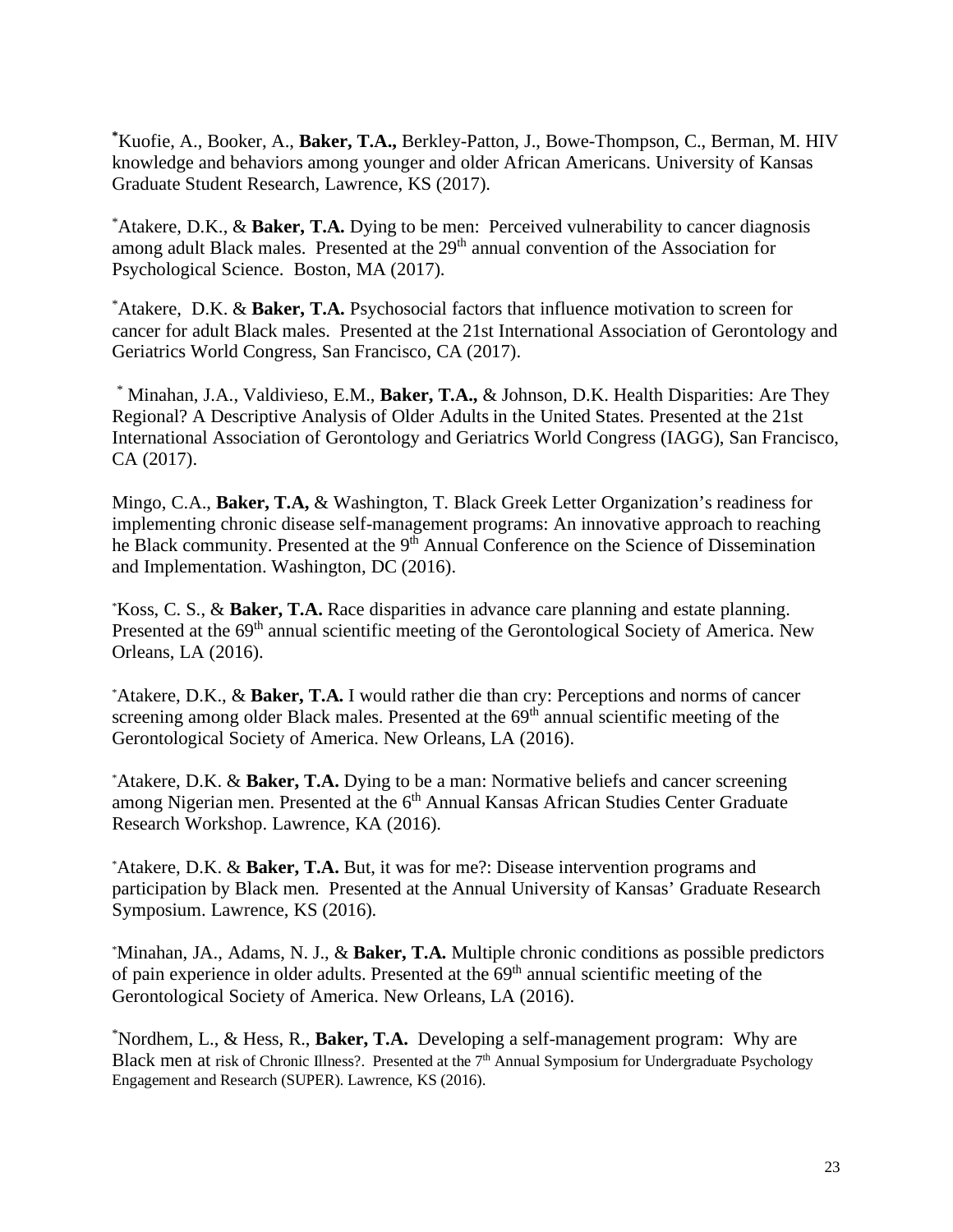\* Turnbow, I.S. & **Baker, T.A.** Alcohol, anxiety, and Hispanic males: Patterns of alcohol consumption. Presented at the  $7<sup>th</sup>$  Annual Symposium for Undergraduate Psychology Engagement and Research (SUPER). Lawrence, KS (2016).

\* Hess, R. & **Baker, T.A.** Understanding what Black men want in a chronic disease selfmanagement program. Presented at the Undergraduate Research Symposium. Lawrence, KS (2016).

\* Atakere, D.K., **Baker, T.A.** Dying to be a man: Normative beliefs and cancer screening among Nigerian men. Presented at the 6th Annual KASC Graduate Research Workshop, Lawrence, KS (2016).

\* Atakere, D.K., **Baker, T.A.** But, was it for me?: Disease intervention programs and participation by Black men*.* Presented at the Annual University of Kansas' Graduate Research Symposium, Lawrence, KS (2016).

\* Atakere, D.K., **Baker, T.A.**, Kramer, N., Whiteside, P.A., Johnson, S.N., Coleman, D.K., Nordhem, L.E., & McCray, L. Chronic Disease intervention programs for Black men: What works?. Presented at Xavier University of Louisiana College of Pharmacy's 9<sup>th</sup> Annual Health Disparities conference, New Orleans, LA (2016). *Graduate Poster Finalist*

\* Kramer, N., **Baker, T.A.**, Atakere, D.K., Whiteside, P.A., Johnson, S.N., Coleman, D.K., Nordhem, L.E., & McCray, L. Depression, active coping, and health management among Black men. Presented at Xavier University of Louisiana College of Pharmacy's 9<sup>th</sup> Annual Health Disparities conference, New Orleans, LA (2016).

\* Atakere D. K., **Baker, T. A**, & Whiteside, P. A. Intersection of perceived health status and mode of program delivery on participation in disease self-management programs among Black men. Presented at the annual SEE/SAW Festival, Lawrence Kansas (2016).

\* Minahan, J.A., **Baker, T.A.,** Vásquez, E. Pain and physical activity among a diverse racial sample of older adult males: Are they more alike than different?. Presented at the 37<sup>th</sup> annual Society of Behavioral Medicine Conference, Washington, D.C. (2016).

Mingo, C., **Baker, T.A.,** Beyond the Church: An Innovative Approach to Disseminating and Implementing Evidenced Based Chronic Disease Management Programs for Blacks. Presented at the 8th Annual Conference on the Science of Dissemination and Implementation. Washington, DC. (2015).

Mingo, C., Washington, T., **Baker, T.A.**, Smith, M., & Greene, C. Fidelity vs. cultural adaptations: Can we achieve balance? Presented at the  $68<sup>th</sup>$  annual scientific meeting of the Gerontological Society of America. Orlando, FL (2015).

**Baker, T.A.**, Vásquez, E., Mingo, C., Johnson-Lawrence, V., & Thorpe, R. Variability of pain outcomes among a diverse sample of older males: Is it more than just race?. Presented at the 68<sup>th</sup> annual scientific meeting of the Gerontological Society of America. Orlando, FL (2015).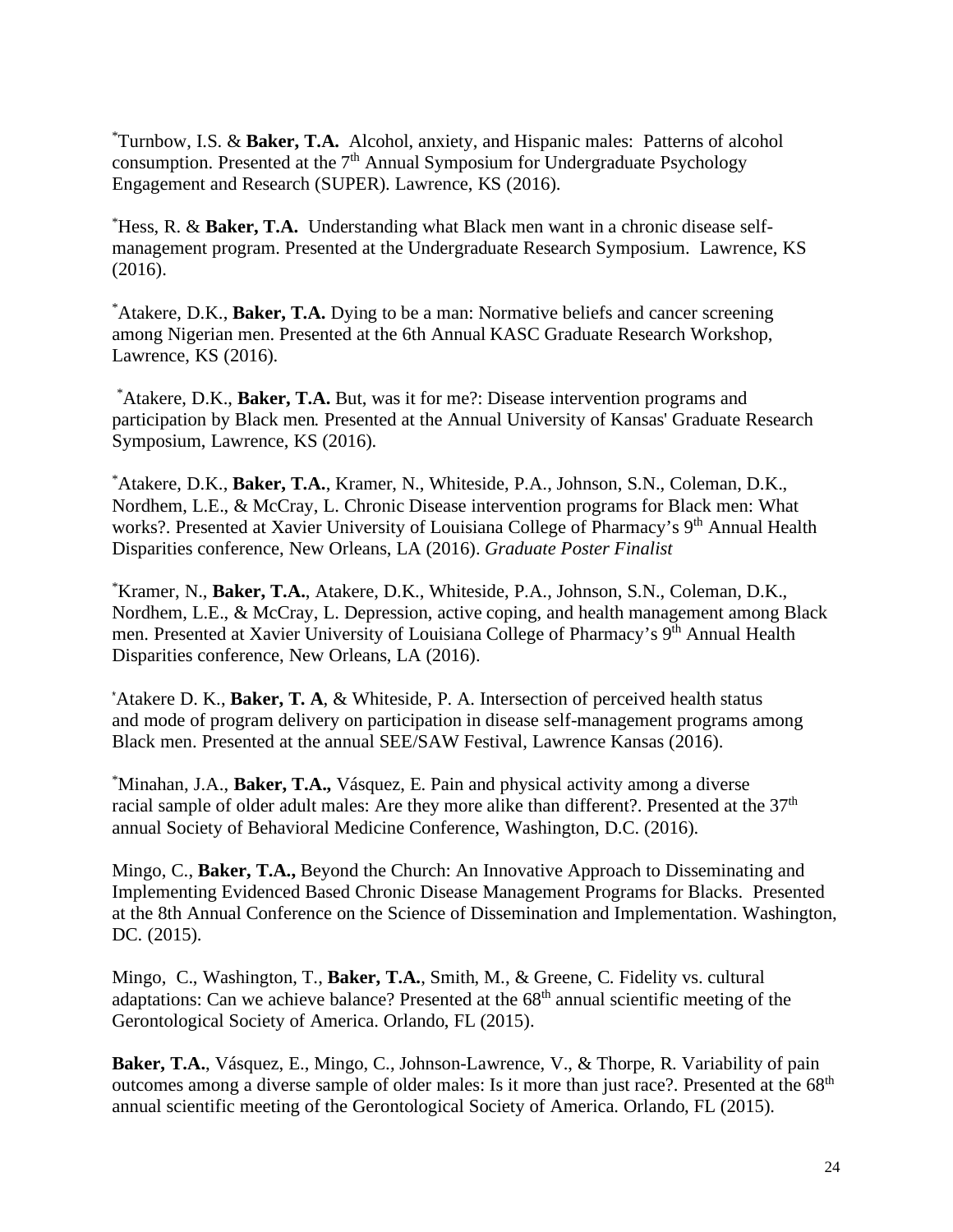Thorpe, R., Johnson-Lawrence, V., **Baker, T.A.**, Vásquez, E., & Mingo, C. The association between mobility limitation and race among men in the National Health and Aging Trends Study. Presented at the 68<sup>th</sup> annual scientific meeting of the Gerontological Society of America. Orlando, FL (2015).

Johnson-Lawrence, V., Thorpe, R., Mingo, C., **Baker, T.A.**, & Vásquez, E. Measuring multimorbidity in nationally representative sample-What do the various definitions mean for quality of life for minority men?. Presented at the  $68<sup>th</sup>$  annual scientific meeting of the Gerontological Society of America. Orlando, FL (2015).

Mingo, C., **Baker, T.A.**, Smith, M., Greene, C., Johnson-Lawrence, V., Vásquez, E., & Thorpe, R. Chronic disease self-management: The voice of the Black male. Presented at the  $68<sup>th</sup>$  annual scientific meeting of the Gerontological Society of America. Orlando, FL (2015).

Clay, O., **Baker, T.A.**, Johnson-Lawrence, V., & Crowe, M. Associations of multiple chronic conditions and pain among older African Americans and Caucasians with diabetes. Presented at the 68th annual scientific meeting of the Gerontological Society of America. Orlando, FL (2015).

Vásquez, E., **Baker, T.A.**, Mingo, C., Lawrence-Johnson, V., & Thorpe, R. Intersection of Physical Activity and Pain among a Diverse Racial Sample of Older Men. Presented at the 68<sup>th</sup> annual scientific meeting of the Gerontological Society of America. Orlando, FL (2015).

**Baker, T.A.**, Mingo, C.A., O'Connor, M.L. The relationship of depression, control, and life satisfaction among older Black men. Presented at the International Conference on Masculinities. New York, NY (2015).

Mingo, C.A., **Baker, T.A**., O'Connor, M.L. Influence of neighborhood characteristics on the health of Black and White men. Presented at the International Conference on Masculinities. New York, NY (2015).

Mingo, C.A., O'Connor, M.L. & **Baker, T.A**. Association between health beliefs and utilization of arthritis self-management program among Blacks and Whites with osteoarthritis. Presented at the 67th Annual scientific meeting of the Gerontological Society of America. Washington, DC  $(2014)$ .

O'Connor, M.L. **Baker, T.A.** & Krok, J.L. Pain interference with everyday activities among older Black and White cancer patients: It's more than just pain severity. Presented at the 67<sup>th</sup> Annual scientific meeting of the Gerontological Society of America. Washington, DC (2014).

Kenzik K., Pisu, M., Johns, S.A., **Baker, T.A**., Oster, R.A., Kvale, E., Fouad, M.N., & Martin, M.Y. Pain Interference among colorectal cancer survivors at diagnosis and one year later. Presented at the Biennial Cancer Survivorship meeting. Atlanta, GA (2014).

**Baker, T.A.,** Glover, T., Horgas, A., & Edwards, R. Disparities in Osteoarthritis: Clinical findings and treatment implications. Presented at the  $33<sup>rd</sup>$  Annual American Pain Society meeting. Tamp, FL (2014).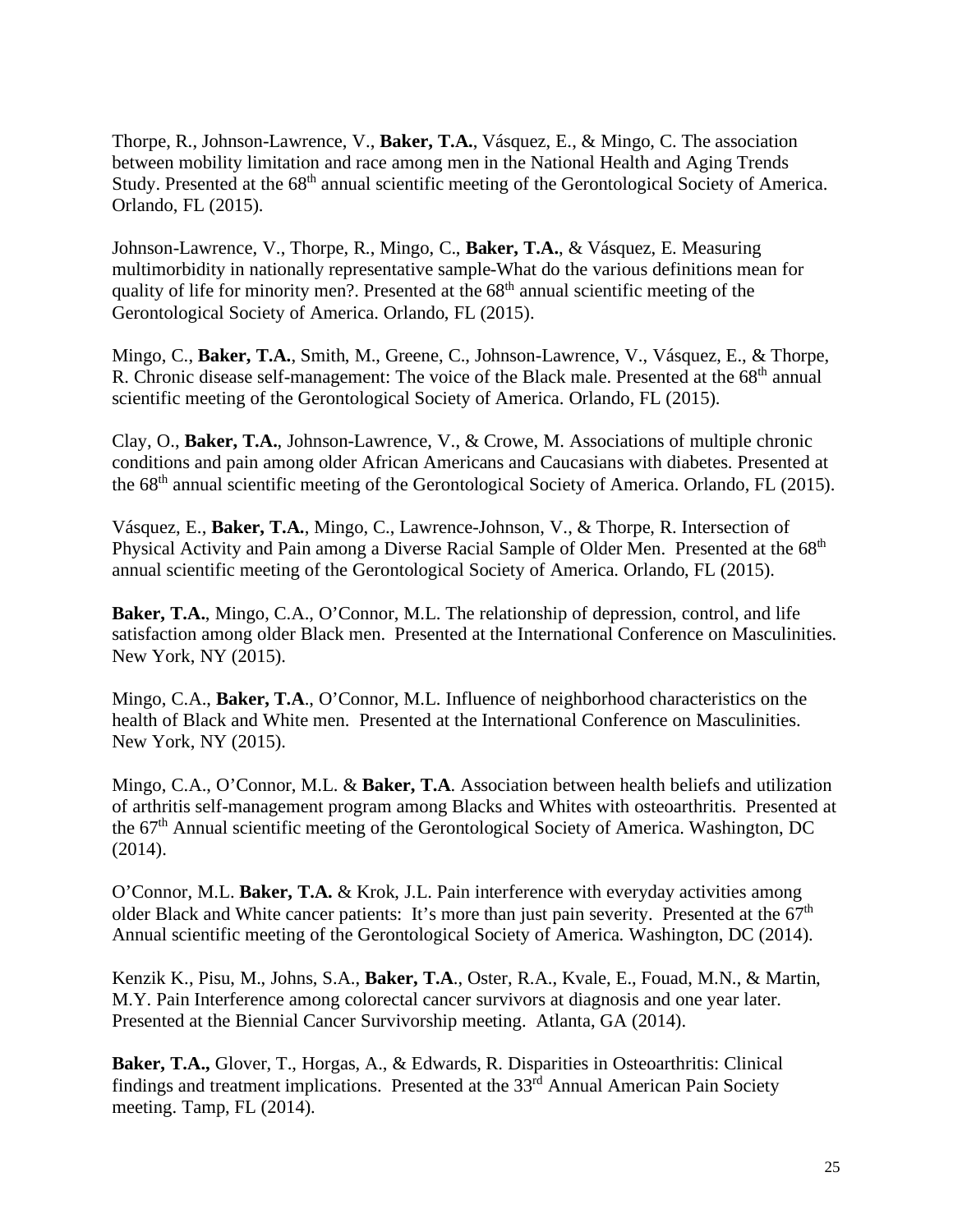\* Harris, K., Roker, R., & **Baker, T.A.**, Is it age or my race?: Examining differences in patientprovider trust among older cancer patients. Presented at the 11<sup>th</sup> Annual American Psychosocial Oncology Society meeting. Tampa, FL (2014).

\* Roker, R. & **Baker, T.A.** To take or not to take?: Determining race differences in perceptions of medication use. Presented at the 66<sup>th</sup> Annual scientific meeting of the Gerontological Society of America. New Orleans, LA (2013).

Kim, G., Shim, R., Ford, K. L., & **Baker, T. A.** The relation between diabetes selfefficacy and psychological distress among older adults: Do racial and ethnic differences exist? Presented at the 66<sup>th</sup> Gerontological Society of America (GSA) annual meeting. New Orleans, LA (2013).

\* Roker, R., **Baker, T.A.**, & Jang, Y. Does Gender matter?: Understanding depressive symptoms in Older African Americans. Presented at the American Psychological Association's annual scientific meeting. Honolulu, HI (2013).

\* Collins, H.R., Roker, R., & **Baker, T.A.** Does it matter if I'm satisfied?: Predictors of satisfaction with pain treatment in older cancer patients. Presented at the  $32<sup>nd</sup>$  Annual scientific meeting of the American Pain Society. New Orleans, LA (2013).

\* Castro, K., Roker, R., & **Baker, T.A.** All older adults are not alike: Understanding factors influencing intra-age group differences in pain severity and experience with pain in Black and White cancer patients. Presented at the 32<sup>nd</sup> Annual scientific meeting of the American Pain Society. New Orleans, LA (2013).

**Baker, T.A.** (Chair, symposium), Carrion, I., Evans, B., & Williams, M. Understanding disparities in end-of-life and treatment decision making among diverse race group. Presented at the 65th Annual scientific meeting of the Gerontological Society of America, San Diego, CA (2012).

\* Krok, J., & **Baker, T.A.** The relationship between pain severity, self-efficacy, and personality in older cancer outpatients. Presented at the 65<sup>th</sup> Annual scientific meeting of the Gerontological Society of America, San Diego, CA (2012).

O'Connor, M., & **Baker, T.A**. Experience and knowledge of pain: What do older adults really understand about Their cancer-related pain? Presented at the 65<sup>th</sup> Annual scientific meeting of the Gerontological Society of America, San Diego, CA (2012).

Grubert, E., **Baker, T.A.,** McGeever, K., & Shaw, B.A. The role of pain in understanding racial/ethnic differences in frequency of physical activity among older adults. Presented at the 65th Annual scientific meeting of the Gerontological Society of America, San Diego, CA (2012).

Grubert, E., Shaw. B., **Baker, T.A.**, Markides, K., & Siordia, C. Association of physical activity and arthritis in elderly Mexican Americans: Findings from the HESPE. Presented at the 65<sup>th</sup> Annual scientific meeting of the Gerontological Society of America, San Diego, CA (2012).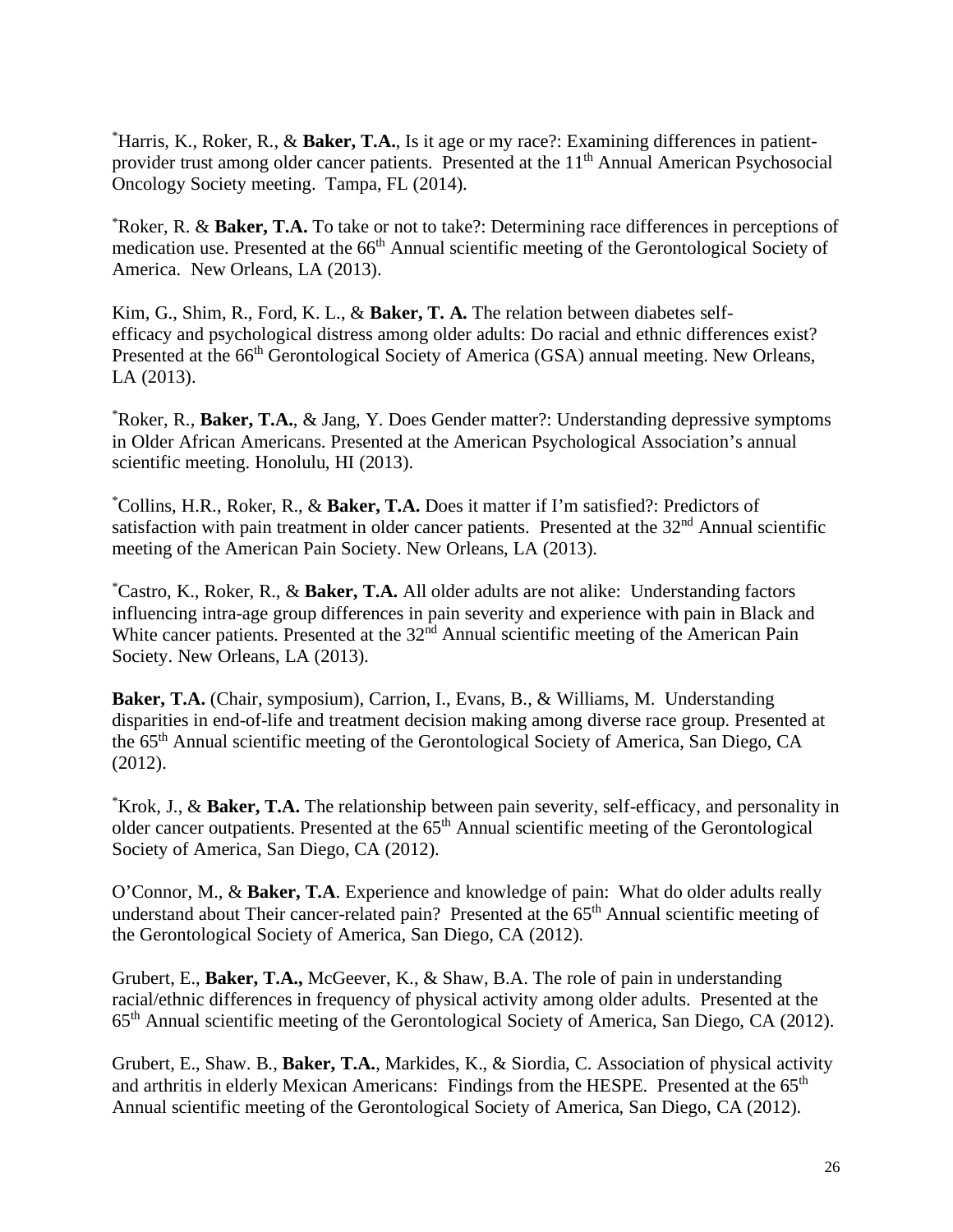\* Krok, J., & **Baker, T. A.** The relationship between reported cancer pain, self-efficacy and personality in older black and white cancer patients. Presented at the  $33<sup>rd</sup>$  Annual scientific meeting of the Society of Behavioral Medicine. New Orleans, LA (2012).

\* Collins, H., Krok, J., & **Baker, T.** A. The relationship between pain indicators and self-efficacy among older black and white adults with cancer. Presented at the 33<sup>rd</sup> Annual scientific meeting of the Society of Behavioral Medicine. New Orleans, LA (2012).

**Baker, T.A., & Canchi, D. S. Attitudinal differences in the perception and adherence to pain** medication in older Black and white cancer patients: Results from the Cancer Pain Management Study. Presented at the 9<sup>th</sup> Annual American Psychosocial Oncology Society. Miami, FL (2012).

**\*** Krok, J.L., & **Baker, T.A.,** Wealthy and healthy? Differences in pain severity, self-rated health, affect, and perceived self-efficacy by socioeconomic indicators in older cancer patients. Presented at the 9<sup>th</sup> Annual American Psychosocial Oncology Society. Miami, FL (2012).

**\*** Wells, C., Castro, K., Krok, J., & **Baker, T.A.** Beyond Race: Do age and gender explain differences in the physical and psychological outcomes of pain among older cancer patients? Presented at the 9<sup>th</sup> Annual American Psychosocial Oncology Society. Miami, FL (2012).

**\*** Jean, C., Castro, K., Krok, J., & **Baker, T.A.** Is it my age or my race? : Examining differences in self-reported pain among older Black and White cancer patients. Presented at the  $9<sup>th</sup>$  Annual American Psychosocial Oncology Society. Miami, FL (2012).

**Baker, T.A. & Krok, J.L. Understanding the influence of self-efficacy on the pain experience in** older black and white cancer patients. Presented at the 64<sup>th</sup> Annual Scientific Meeting, Gerontological Society of America, Boston, MA (2011).

**\* Krok, J.,** Baker, T.A. The relationship between reported cancer pain and personality in older adults receiving outpatient cancer care. Presented at the  $64<sup>th</sup>$  Annual Scientific Meeting, Gerontological Society of America, Boston, MA (2011).

\* Krok, J., **Baker, T.A**., & McMillan, S. Gender Variability of Psychological Distress and Pain: Examining Their Influence on Sexual Activity and Body Image in Older Cancer Patients. Presented at the Association for Gerontology in Higher Education's 36th Annual Meeting and Educational Leadership Conference, Cincinnati, OH (2011).

\* Krok, J., **Baker, T.A**., & McMillan, S. Age Differences in the Presence of Pain and Psychological Distress in Younger and Older Cancer Patients. Presented at the 8<sup>th</sup> Annual American Psychosocial Oncology Society, Anaheim, CA (2011).

\* Krok, J., **Baker, T.A**., & McMillan, S. Gender Variability of Psychological Distress and Pain: Examining Their Influence on Sexual Activity and Body Image in Older Cancer Patients. Presented at the 63<sup>rd</sup> Annual Scientific Meeting, Gerontological Society of America, New Orleans, LA (2010).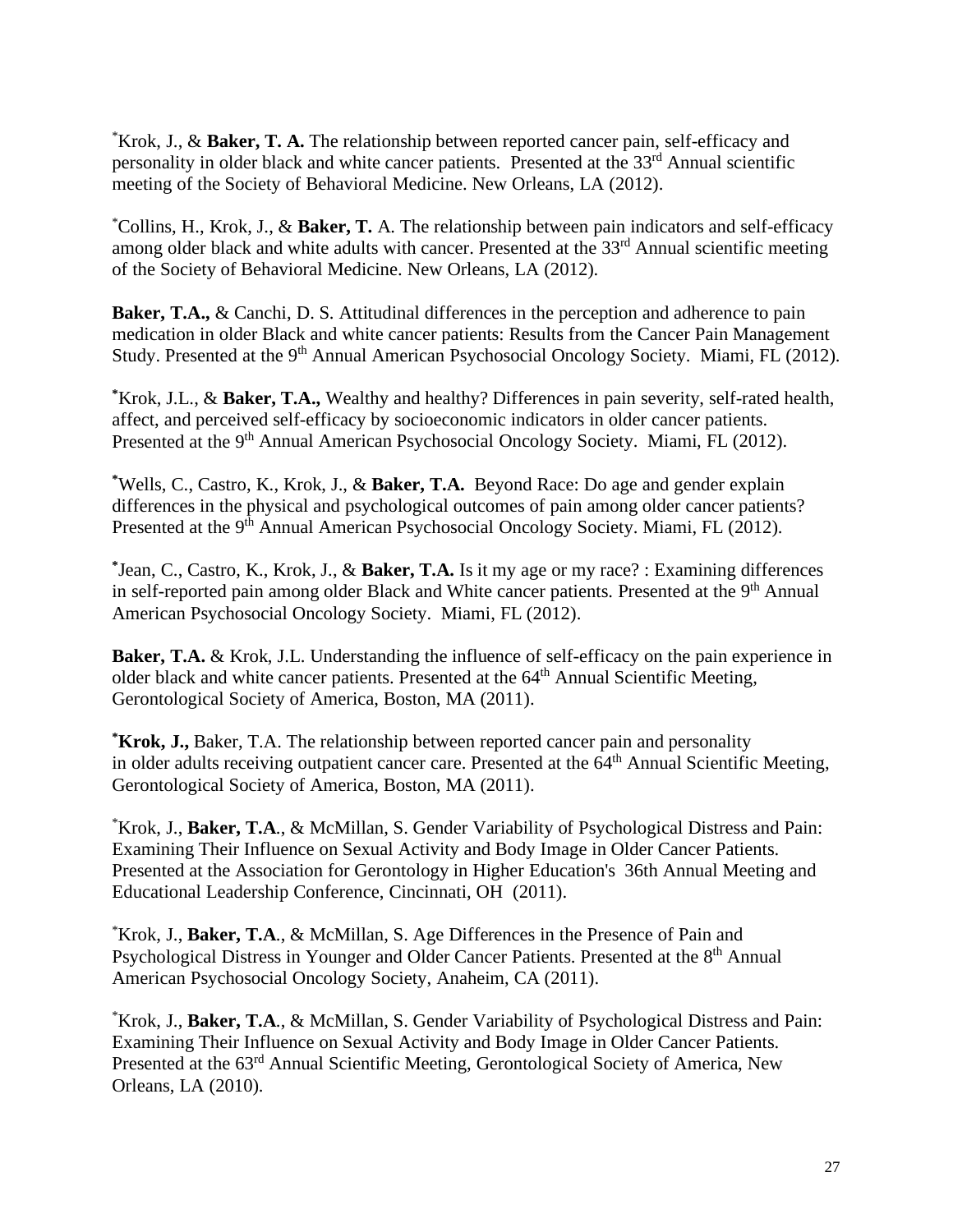**Baker, T.A.,** Physical functioning, psychological distress and symptom management in older cancer patients. Presented at the  $63<sup>rd</sup>$  Annual Scientific Meeting, Gerontological Society of America, New Orleans, LA (2010).

**Baker, T.A.** Pain and sleep disturbance in elderly African Americans: Within group implications among an aging population. Presented at the 29<sup>th</sup> Annual Scientific Meeting of the American Pain Society, Baltimore, MD 2010.

Mingo, C.A., McIlvane, J.M., & **T.A. Baker**, What's God Got to Do with It? Religiosity and Religious Coping in Black and White Women with Arthritis. Presented at the 62<sup>nd</sup> Annual Scientific Meeting, Gerontological Society of America, Atlanta, GA (2009).

\* Vongxaiburana, E., **T.A. Baker**, & K. Hyer. Knowledge of pain symptoms among nursing home staff: What do they know and how it influences the care of residents. Presented at the 61<sup>st</sup> Annual Scientific Meeting, Gerontological Society of America, Washington, DC (2008).

Hyer, K., Brown, L.M., **Baker, T. A.**, & Keefe, F. CNAs as coaches of cognitive skills training for residents with chronic pain. Presented at the 61<sup>st</sup> Annual Scientific Meeting, Gerontological Society of America, Washington, DC (2008).

**Baker, T.A., Hastie, B., & Qian, L., How race and ethnicity shape the experience of pain across** the lifespan: findings from clinical and experimental settings. Presented at the  $27<sup>th</sup>$ AnnualScientific Meeting, American Pain Society. Tampa, FL (2008).

**Baker, T.A.** N.T. Buchanan. Depression, Locus of Control, And Physical Health: An Inclusive Model Examining Chronic Pain Management In Older Black Women. Presented at the 60<sup>th</sup> Annual Scientific Meeting, Gerontological Society of America, San Francisco, CA (2007).

**Baker, T.A.**. Race Differences In Osteoarthritis-Related Knee Pain In The Elderly: The Health ABC Study. In J.M. McIlvane (Chair), Living with arthritis: The influence of race, SES, gender, and family perceptions. Symposium conducted at the Sixtieth Annual Meeting of the Gerontological Society of America, San Francisco, CA. (2007).

McIlvane, J.M., **Baker, T.A.,** & Mingo, C.A. The Effects of Illness-related Stress and Life Stress on Well-being in African American and White Women with Arthritis. Poster session presented at the Sixtieth Annual Meeting of the Gerontological Society of America, San Francisco, CA. (2007).

McIlvane, J.M., **Baker, T.A.,** & Mingo, C.A. The Effects of Illness-related Stress and Life Stress on Well-being in African American and White Women with Arthritis. Poster presented at the Third Minority Women's Health Summit, Washington, DC. (2007).

**Baker, T.A.,** Boudreau, R., Newman, A.B., Carbone, L., Chen, H., Harris, T.B., Ibrahim, S.A., Nevitt, M.C., & Kwoh, C.K. Race differences in osteoarthritis-related knee pain in the elderly: The Health ABC Study. Presented at the 59<sup>th</sup> Annual Scientific Meeting, Gerontological Society of America, Dallas, TX (2006).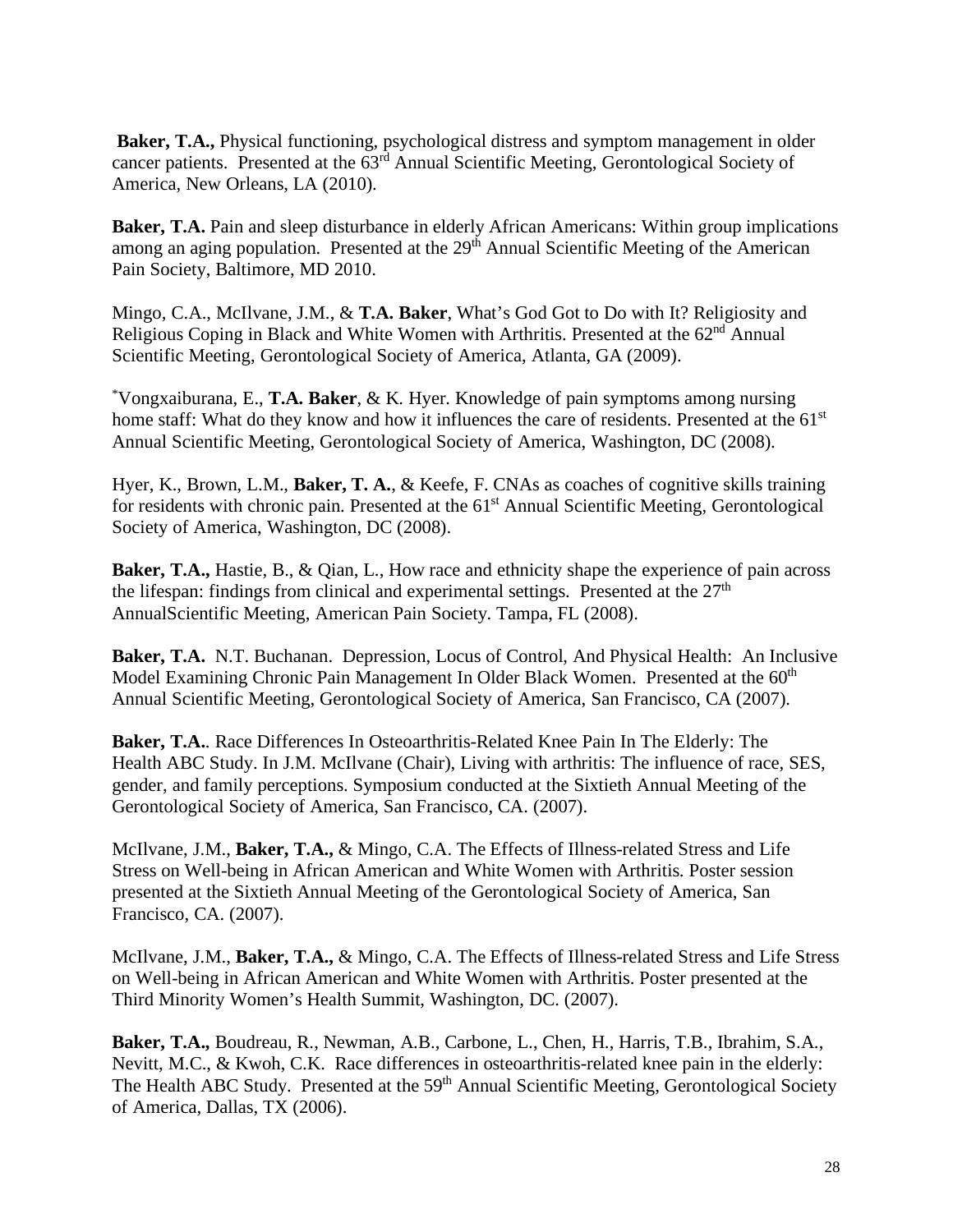**Baker, T.A.,** Boudreau, R., Newman, A.B., Carbone, L., Chen, H., Harris, T.B., Ibrahim, S.A., Nevitt, M.C., & Kwoh, C.K. Race differences in osteoarthritis-related knee pain in the elderly: The Health ABC Study. Presented at the 70<sup>th</sup> Annual Scientific Meeting, American College of Rheumatology and the 41<sup>st</sup> Annual Scientific Meeting, Association of Rheumatology Health Professionals, Washington, DC (2006).

\* Mingo, C.A., McIlvane, J.M., & **Baker, T.A.** Explaining the link between pain and depression for white and black women with osteoarthritis. Presented at the 59<sup>th</sup> Annual Scientific Meeting, Gerontological Society of America, Dallas, TX (2006).

**Baker, T.A., &. R.D. Hines.** Chronic pain and psychosocial factors in older black women: Identifying a causal model. Presented at the 25th annual Scientific Meeting of the American Pain Society. San Antonio, TX (2006).

\* Mingo, C.A., McIlvane, J.M., **Baker, T.A.** The Effects of Sense of Mastery and Functional Impairment on the Relationship between Pain and Depression for White and African American Women with Osteoarthritis. Presented at the McKnight Doctoral Fellowship Mid-Year Research and Writing Conference, Tampa FL (2006).

\* Mingo, C.A., McIlvane, J.M., **Baker, T.A.** The Effects of Sense of Mastery and Functional Impairment on the Relationship between Pain and Depression for White and African American Women with Osteoarthritis. Presented at the 7th Annual Southeastern Regional Student Convention in Gerontology and Geriatrics, Lexington KY (2006).

**Baker, T.A. (***Organizer)*, Y. Jang, S. R. Gonzalgo, R.J. Thorpe (*co-organizer)*, Whitfield, K.E. Health Status and Disparities in Late Life: Junior Scholars Paving the Way in Minority Aging Research. Presented at the 58th Annual Scientific Meeting, Gerontological Society of America. Orlando, FL (2005).

**Baker, T.A.** Associated Functioning of Chronic Pain in Older Black Women: Identifying the Physical Health and Psychosocial Determinants. Presented at the 58th Annual Scientific Meeting, Gerontological Society of America. Orlando, FL (2005).

**Baker, T.A.,** Decker, S., Green, C.R., Mossey, J. What are the Barriers to Pain Care? Presented at the 57th Annual Scientific Meeting, Gerontological Society of America. Washington, DC (2004).

**Baker, T.A. (***Organizer***)**. Angel, J., LaVeist, T., Markides, K.S., Yee, B., Yee, D., Whitfield, K.E. Minority Aging Research: Addressing the Psychosocial Factors Related to Health Disparities. Presented at the 57<sup>th</sup> Annual Scientific Meeting, Gerontological Society of America. Washington, DC (2004).

**Baker, T.A.** & Hines, R.D. Examining chronic pain in older community-dwelling Black Americans: Why is this significant and where do we go from here? Presented at the  $57<sup>th</sup>$  Annual Scientific Meeting, Gerontological Society of America. Washington, DC (2004).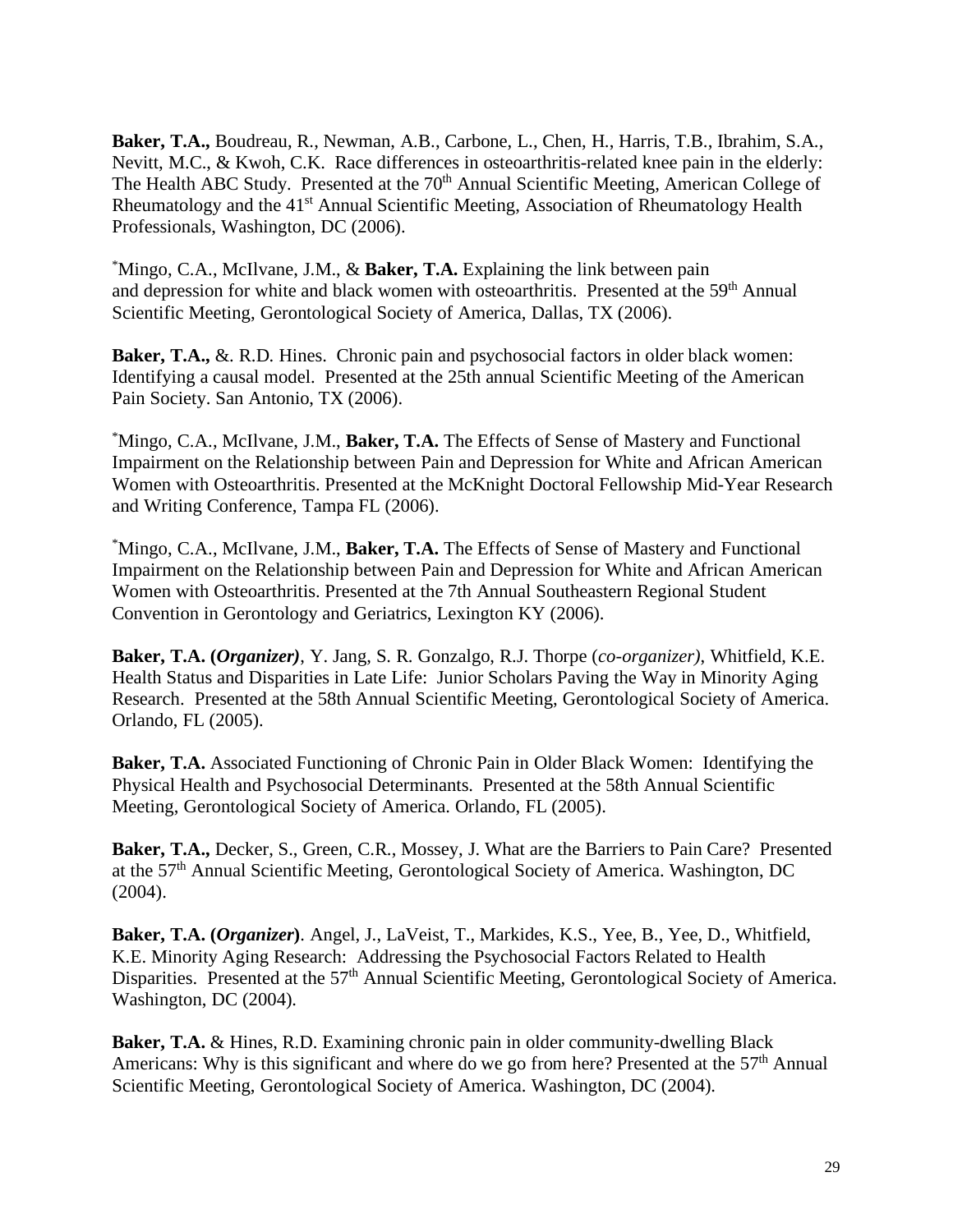**Baker, T.A**. Reflections of Pain: Using Photovoice to Understand the Psychosocial Outcomes of Chronic Pain in Older Blacks and Whites. Presented at the 132nd Annual Meeting of the American Public Health Association. Washington, DC (2004).

**Baker, T.A. (***Chair/Organizer***)**. Bengtson, V., Blieszner, R., Carstensen, L., George, L., & Whitfield, K. Exploring Old and New Theories of Aging: Why Do We Need Theory in Research?. Presented at the 56<sup>th</sup> Annual Scientific Meeting, Gerontological Society of America, San Diego, CA (2003).

**Baker, T.A.,** Individual differences in chronic pain and disease in older blacks: The role of psychosocial factors. Presented at the 23rd Annual Scientific Meeting of the American Pain Society. Vancouver, B.C. (2003).

Green, C.R., **Baker, T.A.,** & Ndao-Brumblay, S. K. Influence of age, race, and chronic pain on Black and Caucasian Americans presenting for chronic pain management. Presented at the 23rd Annual Scientific Meeting of the American Pain Society. Vancouver, B.C. (2003).

**Baker, T.A.** Psychosocial Factors as Indicators of Pain in Older African Americans with Arthritis. Presented at the 22<sup>nd</sup> Annual Scientific Meeting of the American Pain Society. Chicago, IL (2002).

Green, C.R., **Baker, T.A.,** & Nagrant, A.M. The Impact of Race and Ethnicity Upon Women Presenting for Chronic Pain Management. Presented at the 22<sup>nd</sup> Annual Scientific Meeting of the American Pain Society. Chicago, IL (2002).

Green, C.R., **Baker, T.A.**, & Washington, T. Health Care Attitudes and Utilization in Chronic Pain Patients: A comparison of African and Caucasian Americans. Presented at the 22<sup>nd</sup> Annual Scientific Meeting of the American Pain Society. Chicago, IL (2002).

**Baker, T.A**. & Chatters, L.M. Arthritis Symptoms as Indicators of Pain in Older African Americans. Presented at the Gerontological Health Section of the 130th Annual Meeting of the American Public Health Association. Philadelphia, PA. *Honorable Mention for the Betty Jane Cleckley Minority Issues Research Award* (2002).

Green, C., **Baker, T.**, LaPorte, F., Sato, Y., & Smith, E. Role of Race and Ethnicity on the Chronic Pain Experience of Older Adults. Presented at the 21<sup>st</sup> Annual Scientific Meeting of the American Pain Society. Baltimore, MD (2002).

Green, C., LaPorte, F., **Baker, T.**, Sato, Y., & Washington, T. Impact of Race and Ethnicity on the Chronic Pain Experience of Young Adults. Presented at the 21<sup>st</sup> Annual Scientific Meeting of the American Pain Society. Baltimore, MD (2002).

**Baker, T.A.**, **(***Co-Organizer***)**, Gatz, M., McCarter, R., Barr, R.A., & Fiske, A. Post-Docs: Choosing a Career Path in a Changing World. Presented at the 55<sup>th</sup> Annual Scientific Meeting, Gerontological Society of America Meeting, Boston, MA. *Presidential Interdisciplinary Symposium* (2002).